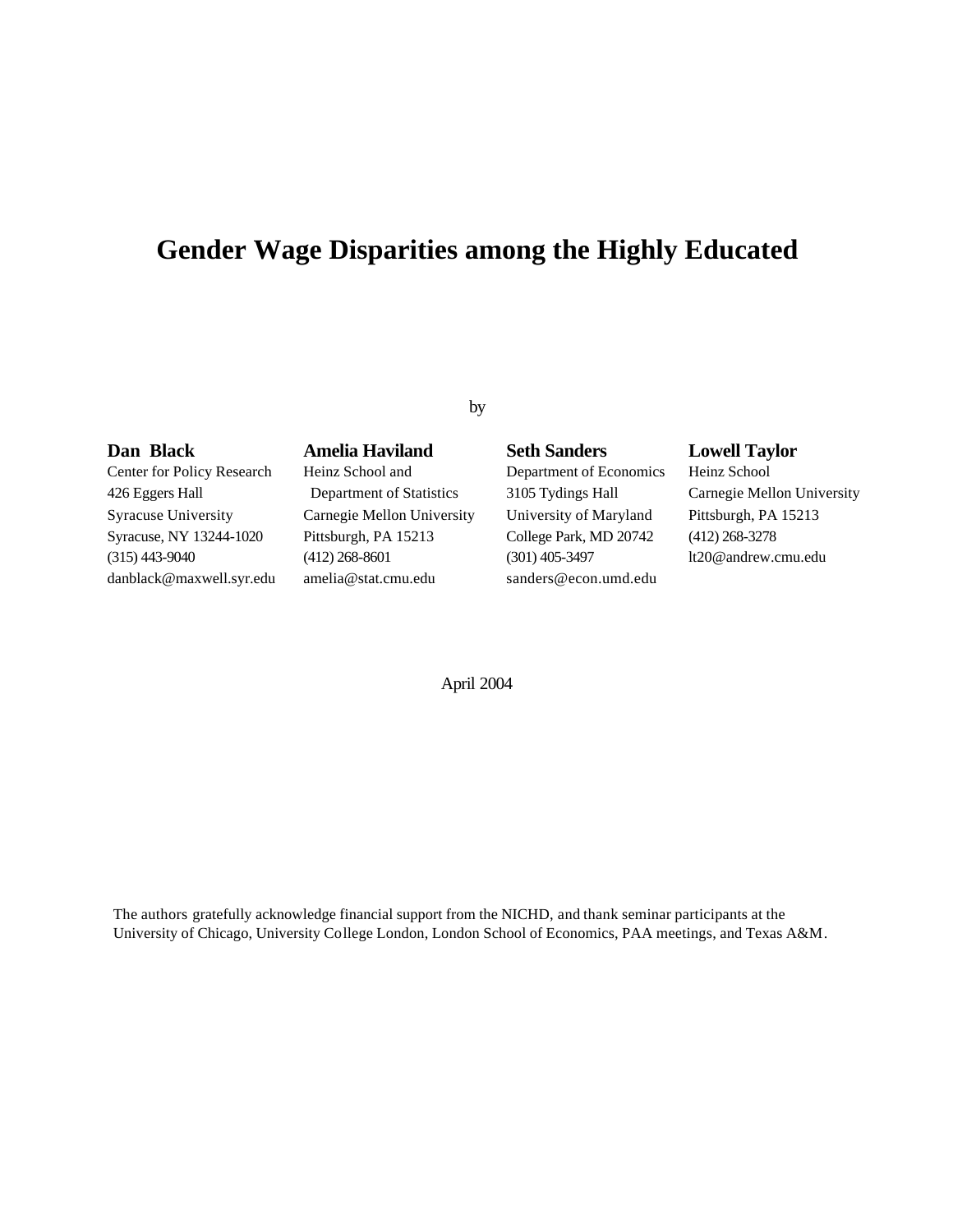## **Gender Wage Disparities among the Highly Educated**

#### *Abstract*

In the U.S. college-educated women earn approximately 30 percent less than their non-Hispanic white male counterparts. We conduct an empirical examination of this wage disparity for four groups of women—non-Hispanic white, black, Hispanic, and Asian—using the National Survey of College Graduates, a large data set that provides unusually detailed information on higher-level education. Nonparametric matching analysis indicates that among men and women who speak English at home, between 44 and 73 percent of the gender wage gaps are accounted for by such pre-market factors as highest degree and major. When we restrict attention further to women who have "high labor force attachment" (i.e., work experience that is similar to male comparables) we account for 54 to 99 percent of gender wage gaps. Our nonparametric approach differs from familiar regression-based decompositions, so for the sake of comparison we conduct parametric analyses as well. Inferences drawn from these latter decompositions can be quite misleading.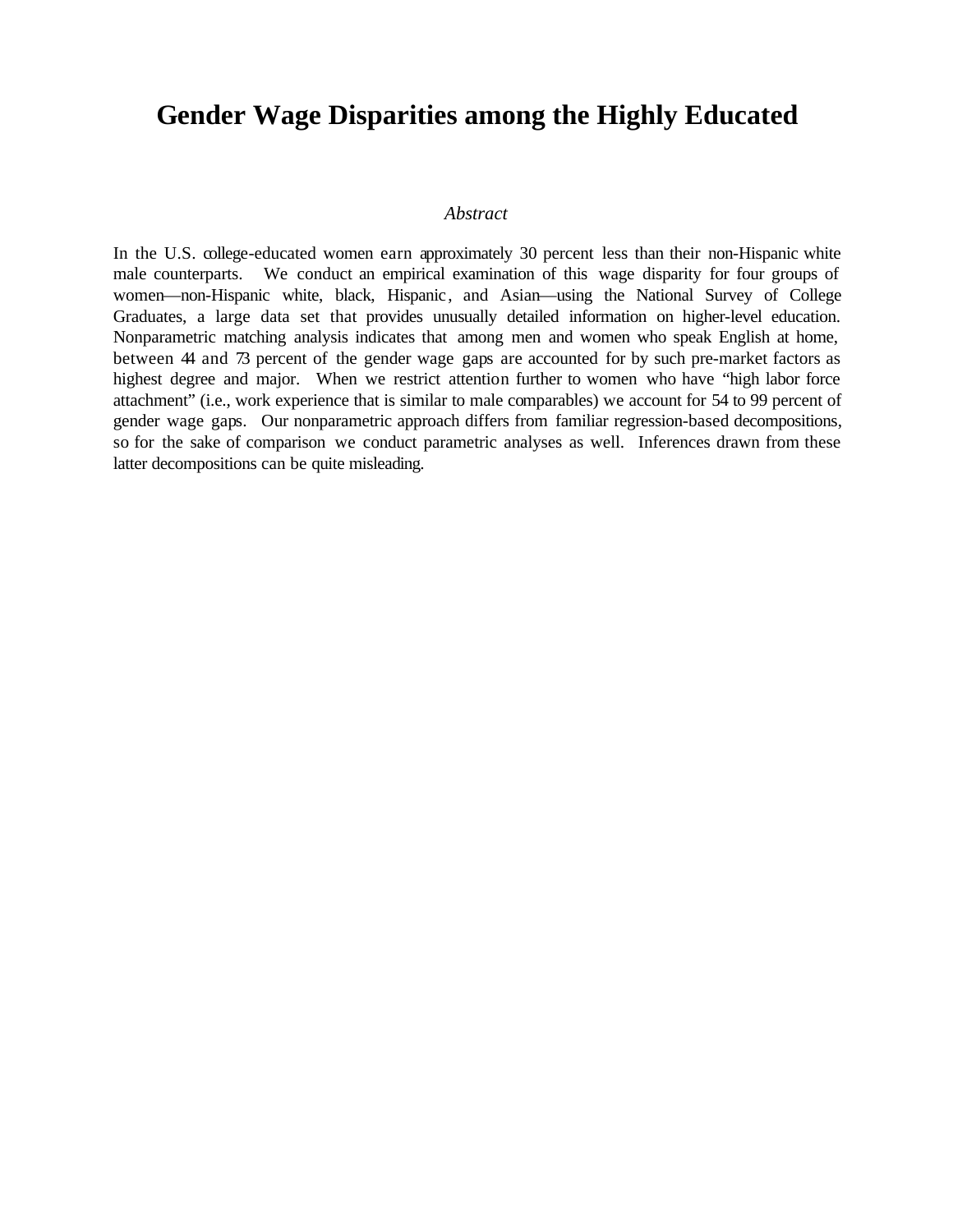#### **I. Introduction**

In U.S. labor markets women earn substantially less than men. Hundreds of studies investigate this phenomenon, seeking to infer the extent to which the gender wage gap is the consequence of disparate treatment by employers. The statistical exercise is one of comparison; at issue is the difference between the wages women receive and those earned by individuals who are male but otherwise *comparable* in terms of relevant characteristics (e.g., men with similar levels of human capital). The standard means of drawing such comparisons, used indeed in nearly every paper on the topic , is linear regression; the idea is to "control" for factors that reflect differences in preferences and human capital between men and women. Gender wage differentials that remain after such adjustments are in principle evidence of disparate treatment in the labor market.

Researchers studying the gender wage gap generally face a dilemma when approaching empirical analysis. They can use large representative data sets, such as the Current Population Survey (CPS) and the Census, which allow for analysis over broad groups of the labor force, facilitate comparison over time, and in principle permit flexibility in parametric assumptions. But these data sets often lack sufficient detail on relevant human capital variables; they typically have no data on years of work experience and have only rudimentary information on educational attainment. In the absence of adequate measures of premarket human capital, researchers can use industry and occupation indicators as proxies for market skills, but this practice complicates interpretation of the estimated gender wage gap if industry/occupation assignments are themselves the consequence of disparate labor market treatment.

The alternative research approach is to rely on smaller specialized data sets that have greater labor market detail and carefully collected information on education. The relatively small size of these data sets can make inference about the gender wage gap problematic, particularly when the research focuses on a subset of the population, e.g., college-educated individuals. To draw inferences of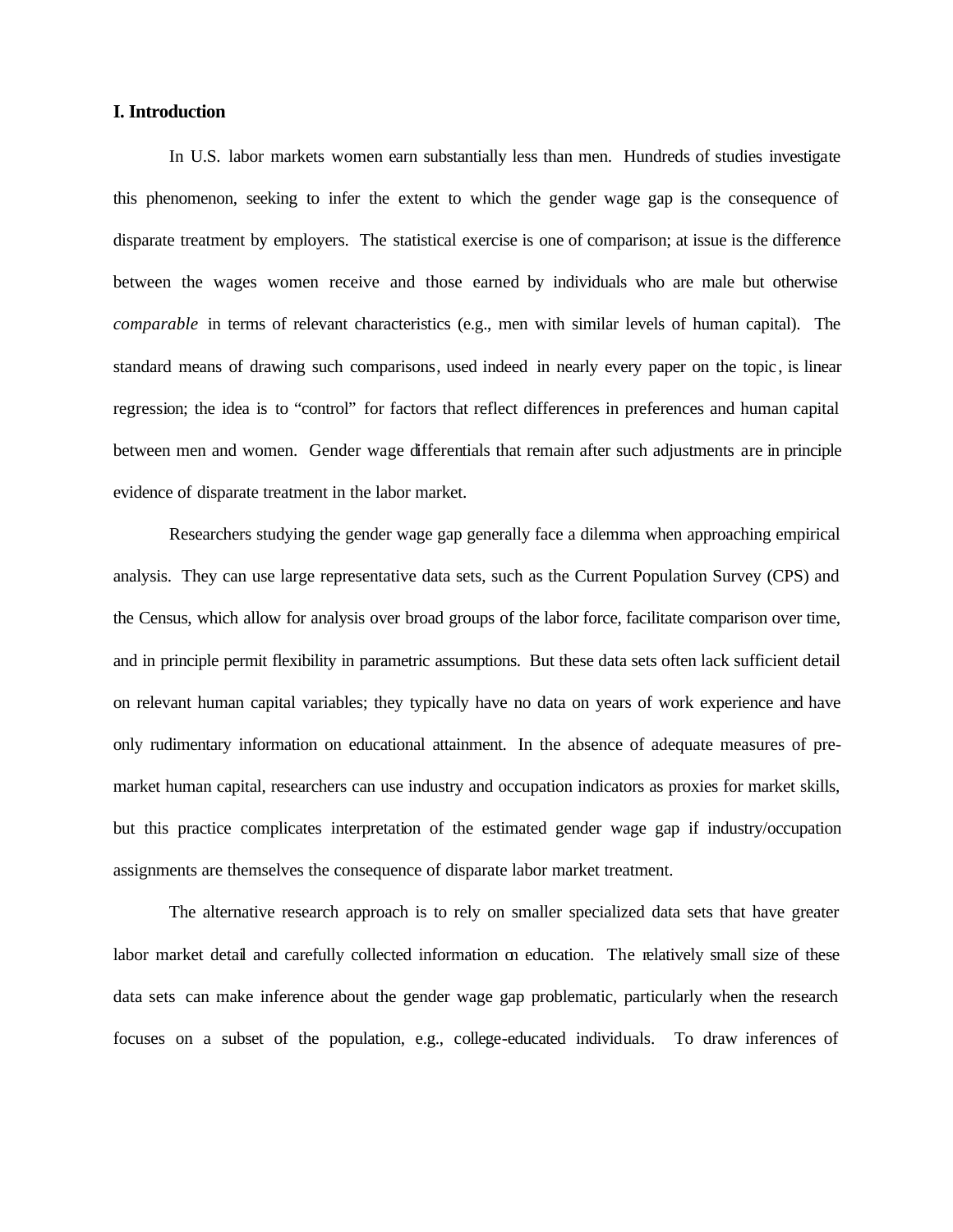reasonable precision researchers typically adopt parametric approaches—relying on assumptions that have been called into question in the recent literature.<sup>1</sup>

A prominent literature on the gender wage gap has emerged, with studies adopting different regression specifications, and also making use of different datasets and studying different time periods. While there is, not surprisingly, considerable variability in inferences concerning gender wage gaps, there are also some broadly accepted generalizations.

It appears that the wages of women were about 35 percent to 40 percent lower than the wages of men from the 1920s through the mid 1980s, and then started to converge (see Smith and Ward, 1985). Several studies find that the raw gender gap was between 25 and 30 percent by the mid 1990s. The portion of the gender wage gap explained by pre-labor market skills and occupational choice varies across studies. As one might expect, the more detailed the pre-market skills or occupational choices reported in the data, the larger the share of the gender wage gap that is "explained."<sup>2</sup> In most studies, at least onethird of the gender wage gap remains even after carefully conditioning on pre-labor market skill differences *and* on factors, such as occupation, that could themselves be affected by discrimination. Even if one accepts as a working assumption that occupational sorting is not the result of discrimination, there is evidence of gender wage disparities—disparities that occur within occupations and industries.

One widely held view is that the evidence of market discrimination against women is stronger than the evidence of market discrimination against minority men. The logic is compelling. When researchers compare economic outcomes of black or Hispanic men with their non-Hispanic white counterparts, non-Hispanic white men are seen to have considerable pre-labor market advantages. For instance, men in the majority group not only have more schooling than black and Hispanic men, on average, but also have access to better schools. There are, in short, substantial racial differences in pre-market opportunities to

 $1$  Heckman, Lochner and Todd (2003) express concerns about regression-based models of wage determination. <sup>2</sup> For example, Kidd and Shannon (1996) show that considering the sorting of men and women into 36 rather than 9 occupations increases the share of the wage gap explained by occupational sorting from 12 percent to 27 percent.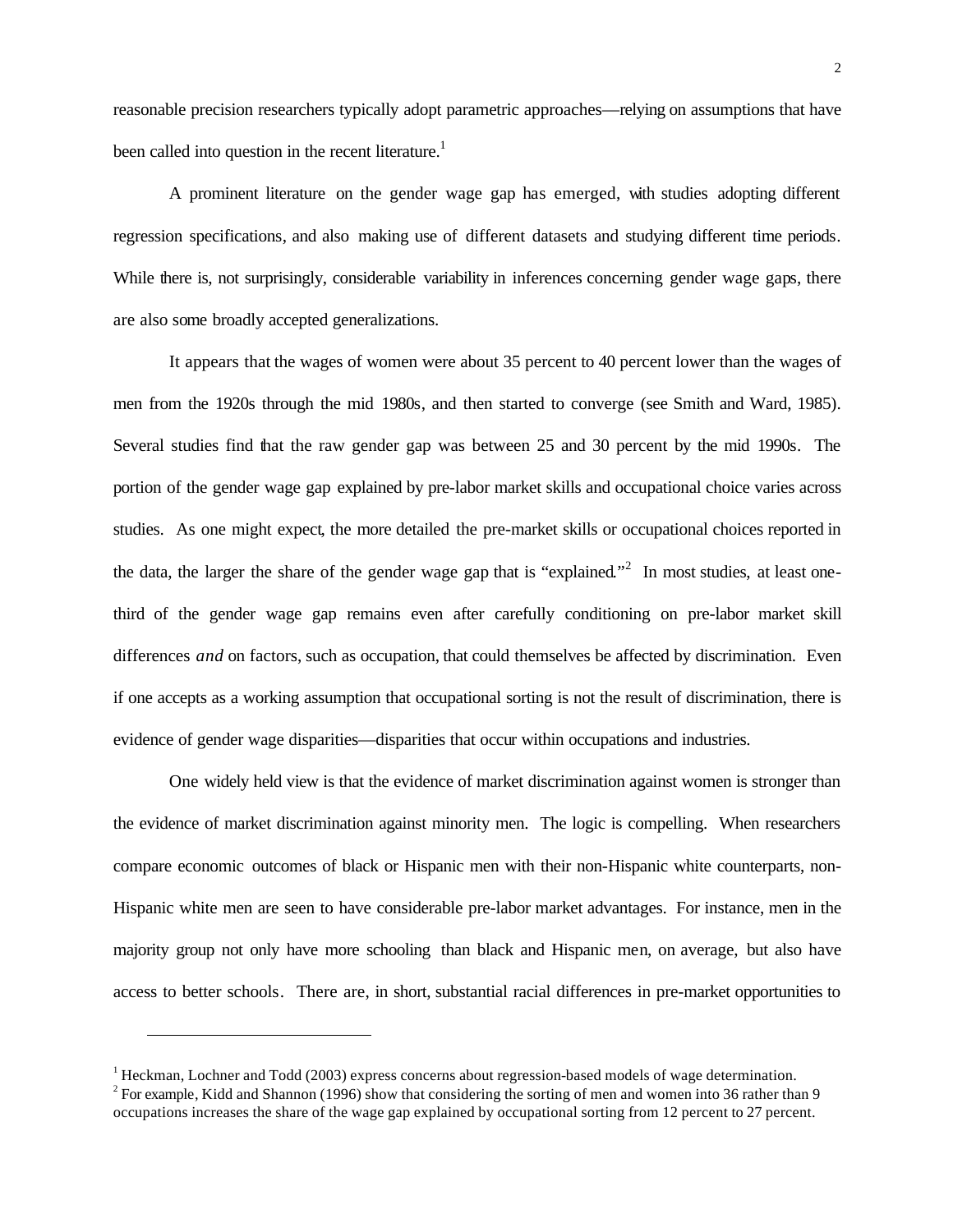build human capital. In contrast, non-Hispanic white men and women are born to the same parents and go to the same schools, and in recent years they have similar rates of high school and college completion. Thus while there is mounting evidence that pre-labor market differences explain almost the entire blackwhite wage gap for men, these same factors explain very little of the gender wage gap.<sup>3</sup>

Against this backdrop, we conduct here an analysis that makes several contributions to the gender wage gap literature—contributions that ultimately derive from our use of a data source that has not previously been used in the analysis of the gender wage gap, the National Survey of College Graduates (NSCG). In 1993, the NSCG resurveyed 214,643 individuals who indicated on their 1990 Census form that they had completed a bachelor's degree or another advanced degree. The size and detail of the NSCG allow us to address three issues for college-educated men and women.

First, the large sample size of the NSCG gives us license to explore an issue that is almost entirely neglected in the literature on the gender wage gap—the importance of restrictive parametric assumptions that underlie regression-based analyses.<sup>4</sup> Our use of nonparametric matching forces us to confront the "support" on which our inferences are drawn—an issue easily obscured in parametric work. As we note above, the central idea of all wage gap studies is to contrast the wages earned by women with those of *comparable* men. This issue of "support," in a nutshell, is that owing to gender-related pre-market sorting there are many women for whom there are no convincing male comparables. For example, there are many older women in the U.S. who earned a bachelor's degree in nursing, but few, if any, similarly aged men with this same education. When we conduct analyses that match on both pre-market characteristics

<sup>&</sup>lt;sup>3</sup> Neal and Johnson (1996) report that black and white men in the National Longitudinal Survey of Youth, 1979 (NLSY79) with the same level of pre-labor market skills (as measured by the Armed Forces Qualifying Test score (AFQT)) have virtually identical earnings. Altonji and Blank (1999) find that in 1994 virtually the entire gender wage gap remains even after accounting for AFQT scores.

<sup>&</sup>lt;sup>4</sup> There are some recent exceptions. Using use a nonparametric kernel smoothing method applicable to mixed continuous and categorical data, Racine and Green (2002) and test and reject the traditional parametric model. Similarly, Heckman, Lochner, and Todd (2003) test and reject the functional form of the Mincer earnings regression for the last 30 years of Census data. Nopo (2004) uses nonparametric analysis in his study of gender wage gaps in Peru.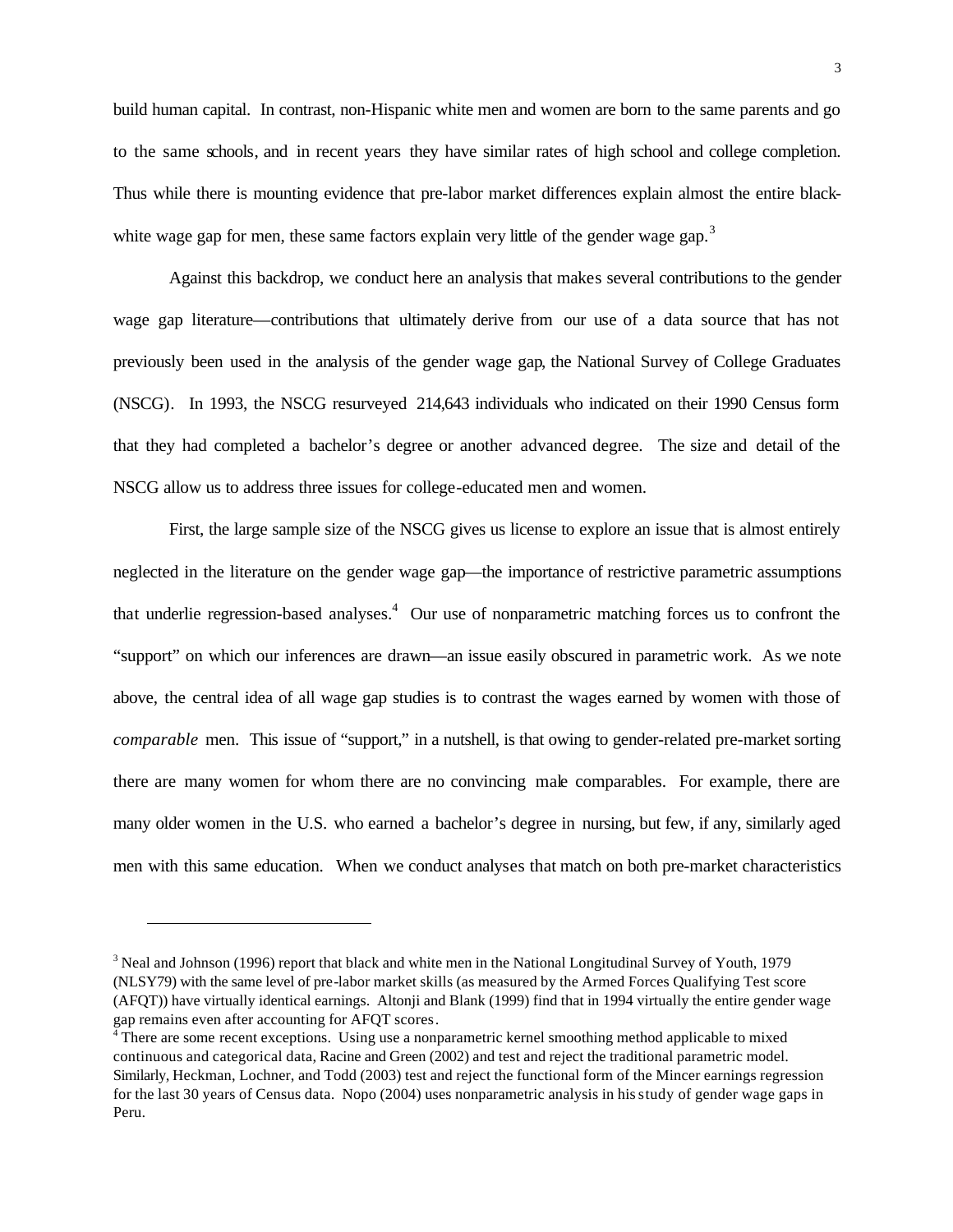(age and educational characteristics) *and* years of experience, the situation becomes even more difficult. Many college-educated women have sustained periods when they are not in the labor force, but few men do (and those men who do have limited labor market attachment may in any event be poor comparables). In our nonparametric analysis, we cannot sweep these issues under the rug by making functional form assumptions.<sup>5</sup>

Second, we are able to explore the role of the substantial existing gender differences in training at the bachelor's level and above. Male-dominated majors, such as chemical engineering, may generally have higher returns than such female-dominated majors as elementary education, and these differences in pre-labor market choices are a potentially crucial part of the story in understanding the gender wage gap among the well educated. The effect of college major on gender wage gaps in the U.S. has been documented in several studies, including Brown and Corcoran (1997), Grogger and Eide (1995), Loury (1997), Paglin and Rufolo (1990), and Weinberger (1998). While all of these studies report that college major is associated with some portion of the wage gap, they differ in the size attributed to college major. Machin and Puhani (2002) demonstrate similarly that college major is important to understanding wage gaps in the UK and Germany, and further indicate that use of more detailed major categories allows one to explain a higher portion of the gender wage gap. Our data have far greater detail on college major than previous research, and we are in addition able to explore the extent to which parametric methods influence inferences drawn about the role of major on wages.

Third, the large sample size of the NSCG allows us to conduct our analyses for four distinct racial and ethnic groups of women: non-Hispanic white, Hispanic, black, and Asian. There is, of course, inherent interest in the role of race and ethnicity in labor market outcomes for women, but there is an additional

<sup>&</sup>lt;sup>5</sup> This theme is nicely developed in the analysis of black-white asset differences by Barsky, Bound, Charles, and Lupton (2002).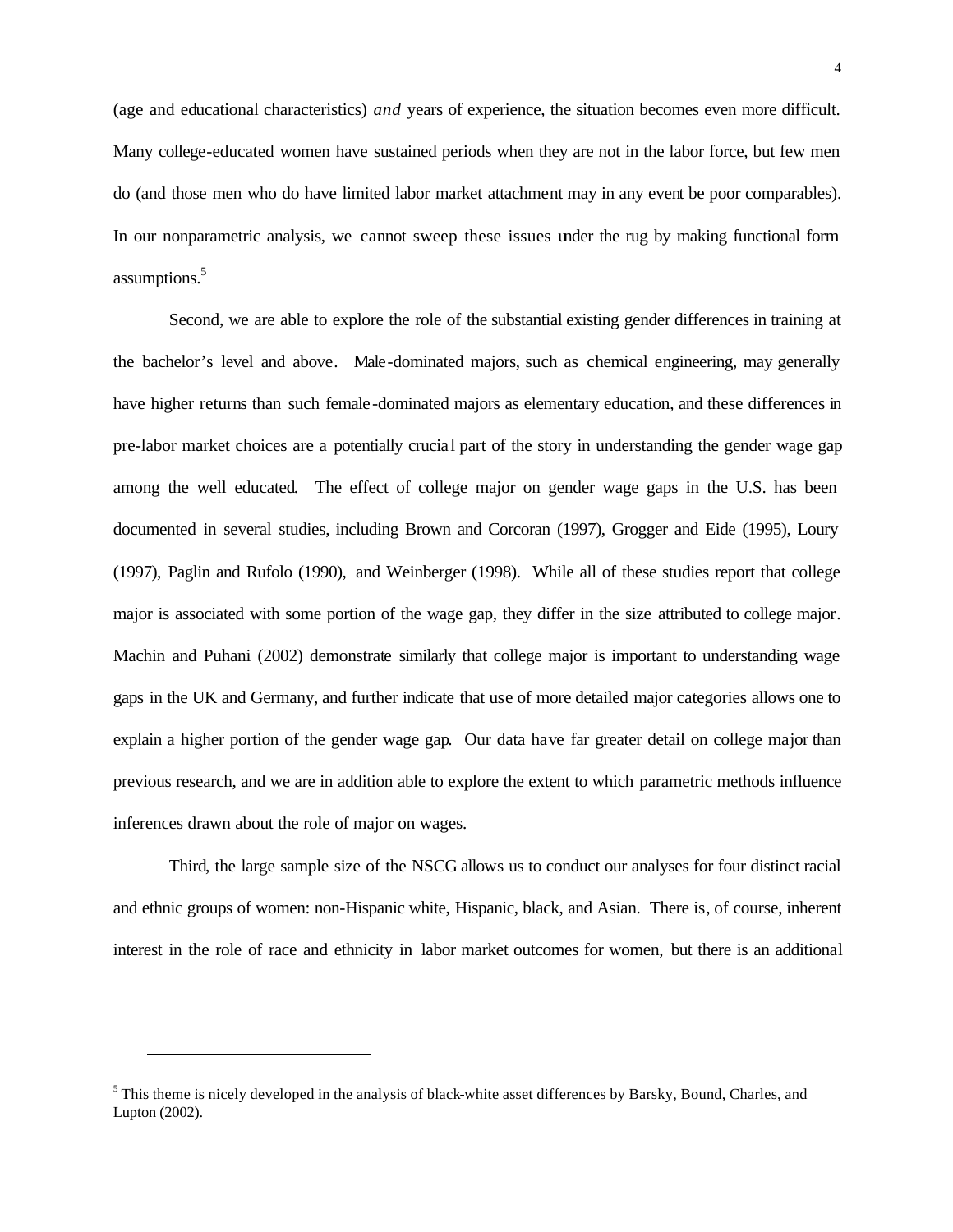conceptual motivation for studying gender wage differences by ethnicity and race. <sup>6</sup> As we show below, among college-educated women there are substantial differences by race and ethnicity in the distributions of college major. For example, Asian women select college majors that are more similar to men's majors than do other women (e.g., in comparison to other female groups, a disproportionately high fraction of Asian women study engineering and computer science). An examination of wage patterns for Asian women is thus in principle helpful in drawing inferences about the likely effect on the gender wage gap of a more general shift by women toward male -dominated college majors.

Our paper proceeds as follows: In section II we discuss our data, the NSCG, and the unique advantages it has for studying the gender wage gap among the highly educated. In section III, we briefly outline the traditional regression-based approaches to estimating the gender wage gap and, as a means of establishing a baseline for comparison, conduct such an analysis using the NSCG. Section IV presents our nonparametric matching method and discusses subtle issues in constructing standard errors for these estimates. We present key findings in Section V and provide concluding remarks in Section VI.

We briefly preview our results. Using nonparametric matching, we compare the log wage of women—separately for non-Hispanic white, black, Hispanic, and Asian women—with non-Hispanic white men. Raw log wage gaps are substantial, between -0.26 and -0.34. Our baseline comparison matches women to male counterparts on pre-market characteristics only: exact highest degree, major, and age. Consistent with previous literature, we find that very little of the gender earnings gap stems from gender differences in the highest degree attained. College major, in contrast, is important for subsequent earnings. Among women who speak English at home between 44 and 73 percent of the gender wage disparity is accounted for by highest degree, major, and age. By further restricting attention to women who have "high labor force attachment" (i.e., work experience that is similar to male comparables) we explain 54 to

 $6$  In their examination of known work on gender and race in the labor market, Altonji and Blank (1999) suggest that the role of race and ethnicity among women in the labor market is an important understudied area.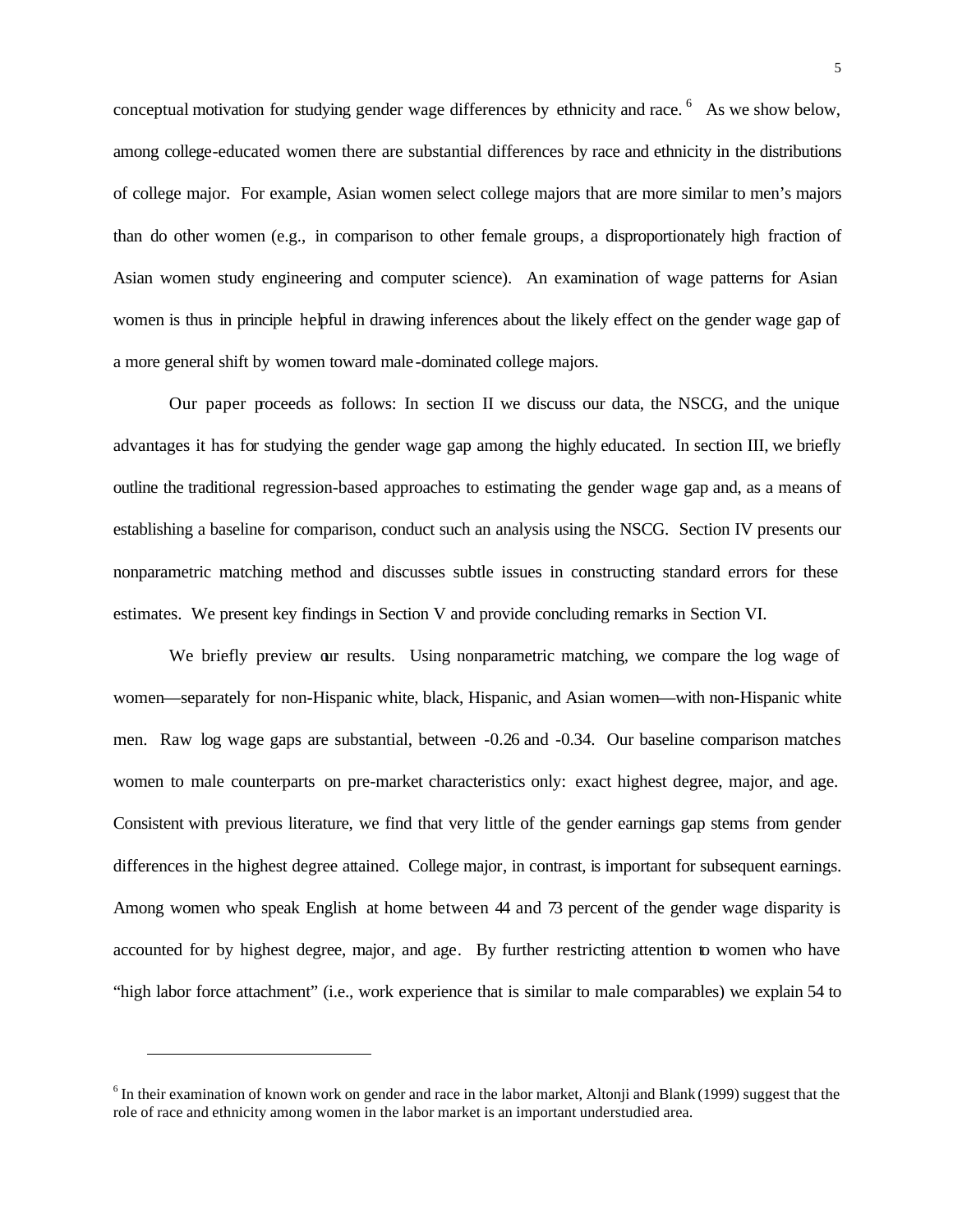99 percent of the gender wage disparity. Our nonparametric approach differs from the familiar Blinder-Oaxaca regression decompositions, so for the sake of comparison we conduct the parametric analyses as well. We find that in our context inferences drawn from these latter decompositions can be quite misleading.

#### **II. Data and Distributions of Highest Degree and Major by Gender, Race, and Ethnicity**

The data set used in this research is the 1993 National Survey of College Graduates (NSCG). The NSCG stems from an initiative of the National Science Foundation (NSF) to compile information on scientists and engineers. The NSF and the Census Bureau drew a sample of 214,643 individuals based on the 1990 Decennial Census Long Form, with the sample limited to those reporting at least a baccalaureate degree and who were 72 or younger as of April 1, 1990. The Census Bureau first contacted individuals by mail, then, if necessary, followed up with a telephone or in-person interview. In the collection of these data, a great deal of attention was paid to the accuracy of the education responses. Detailed information was gathered about the majors of the respondents for up to three degrees. In addition, the NSCG included better measures for labor market experience than is provided in the Census (e.g., the number of years of full-time work). An additional important feature of the NSCG is that a number of the respondents' 1990 Long Form responses were made available for analysis in the NSCG.

From those selected to be in the sample based on their 1990 Census data, it was found by 1993 that a few had emigrated from the United States (2,132), died (2,407), or were institutionalized (159) and were hence out of the survey's scope. Some were found to have misreported their age and were over 75 years old (211). Surprisingly, 14,319 respondents had no four-year college degree despite reporting, or being imputed to, a four-year degree on the 1990 Census. Another 46,487 declined to participate fully in the NSCG (e.g., they failed to provide information about their last degree and field of study). Once the out-of-scope groups are excluded, there is a (weighted) response rate of 80 percent, or a sample of 148,928 respondents. In this paper we examine women and non-Hispanic white men only (which reduces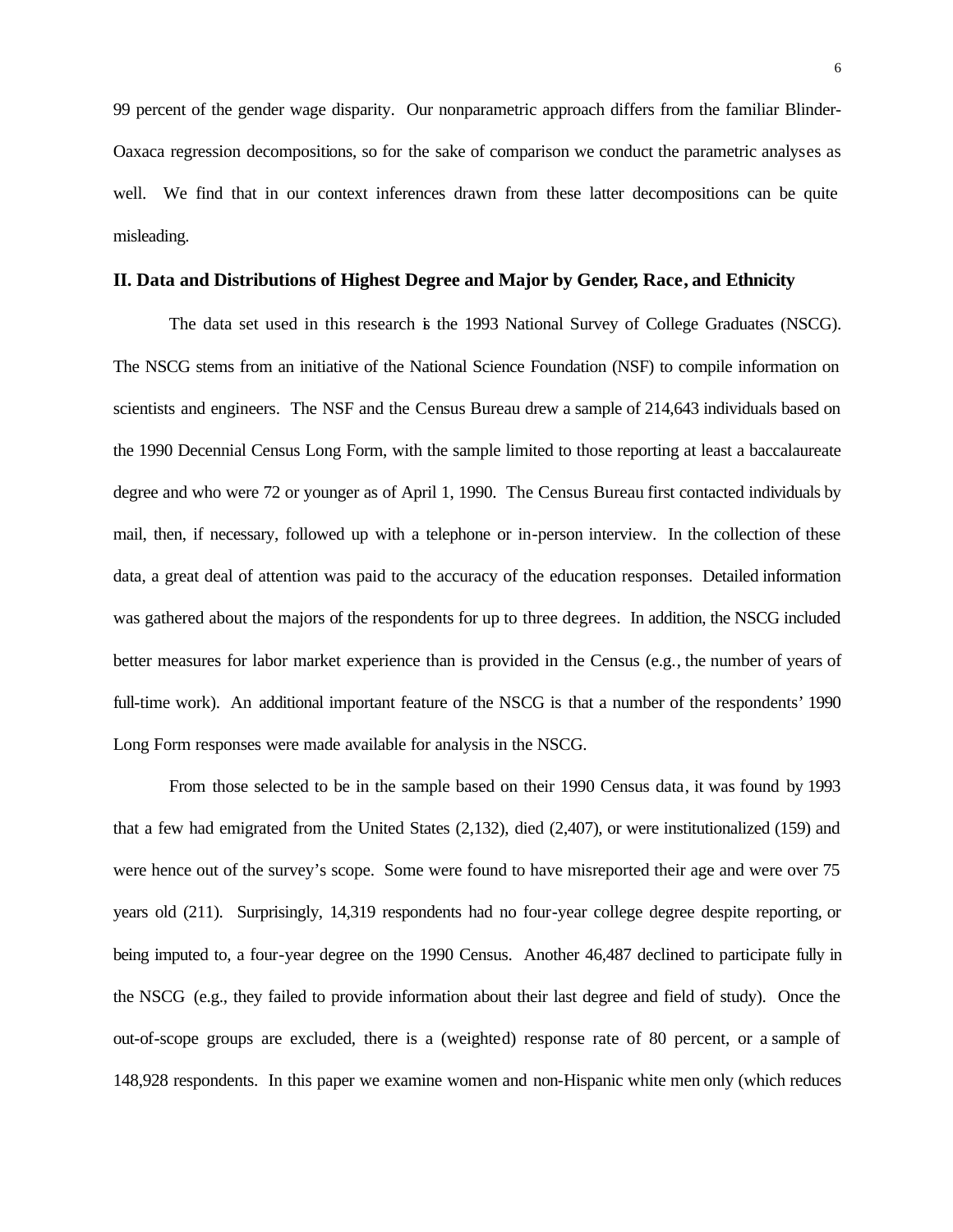the number of observations by 19,046) and because of the small sample size we choose to omit Native American women from the analysis (which reduces the sample by 630), giving 129,252 respondents who

Because the sampling frame of the NSCG is the 1990 Census Long Form, anyone not having a degree by 1990 would not be included in the sample. As a result, we restrict our sample to individuals who are at least 25 years of age (in 1990) to insure that most individuals would have had the opportunity to complete their undergraduate education. Simila rly, to avoid complications that might arise with differential retirement ages, we restrict our sample to workers 60 years old and under. These age restrictions reduce the number of observations by 18,033. A small number of subjects are excluded due to item non-response (i.e., imputed answers) to gender, race, age, or ethnicity questions, reducing the number of observations by 3,032. A much larger proportion is excluded by item non-response related to the calculation of wages: we omit those who had imputed or zero wage incomes (16,286) and those who had imputed weeks worked or usual hours worked (9,079). Workers who reported self-employment income in addition to wage income were not included in our sample because there is no way of determining whether the hours and weeks worked refer only to the wage-earning job or to the self-employment job also, which would bias the calculated hourly wage (this restriction reduces the number of observations by 8,060). Another 149 respondents reported no major for their highest degree, and we dropped these respondents from most of our analyses. These exclusions leave us with a sample of 74,613 respondents.

are non-Hispanic white men or women, or black, Hispanic, or Asian women.

The NSCG provides detailed data on each respondent's education, including identification of more than 140 different majors. Table 1 provides evidence on the systematic heterogeneity in educational outcomes among individuals with at least a four-year college degree. In comparison to the benchmark majority group—non-Hispanic white men—women in each ethnic and racial group are less likely to pursue graduate education, especially the professional degree and Ph.D. There are also very large differences in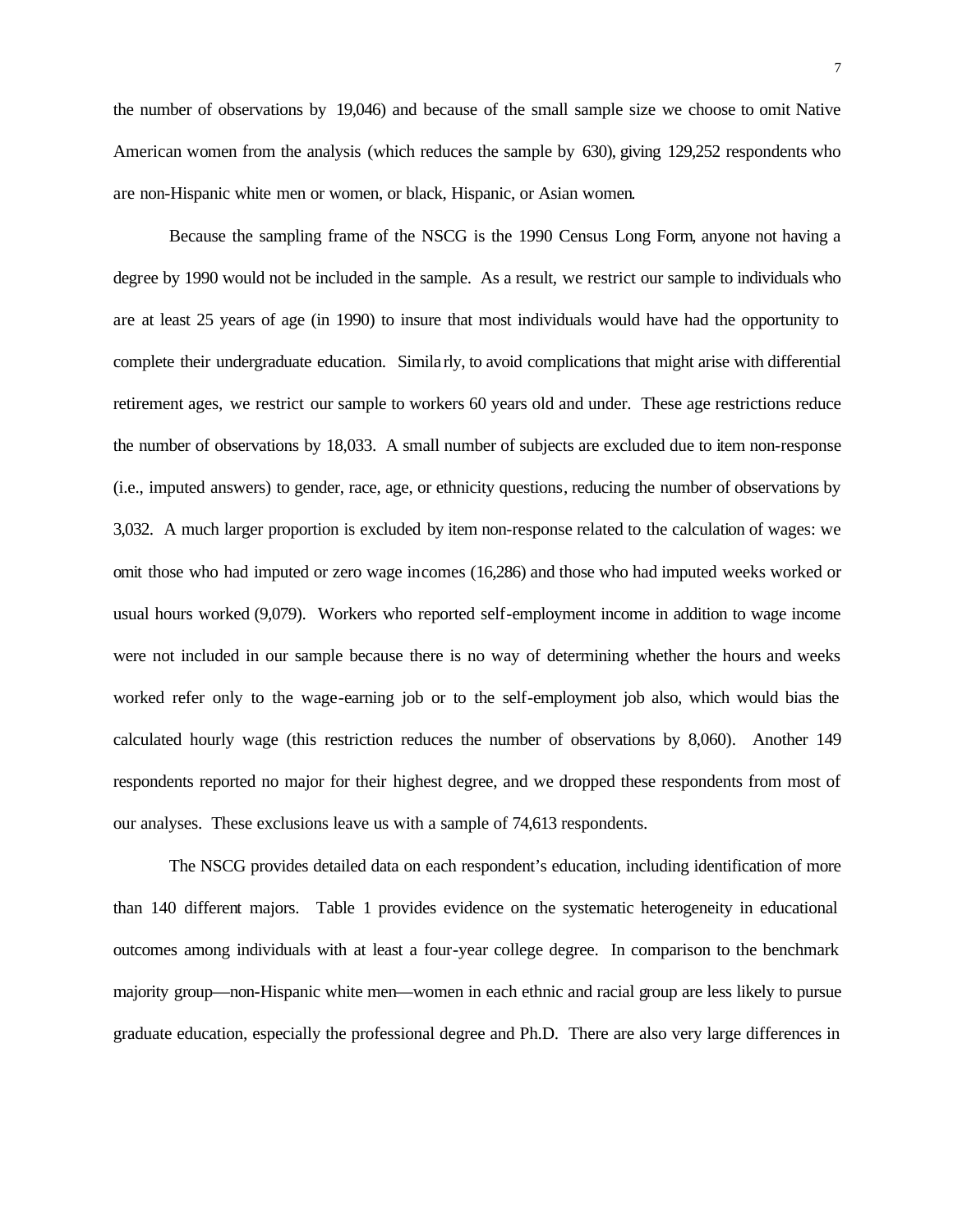the choice of college major at the undergraduate level.<sup>7</sup> Women are generally under-represented in the highest-paying majors, especially engineering, and over-represented in such low-paying majors as education, the humanities, and the fine arts; 26 percent of non-Hispanic white men major in the five lowest paying majors (education, humanities, professional degrees, fine arts, and agricultural sciences), as compared with approximately 50 percent of white, black, and Hispanic women and 22 percent of Asian women. Among these racial and ethnic groups of women, Asian women have a distribution of majors most like men. The index of dissimilarity, reported in the last line of Panel B, estimates the percentage of women in each group that would need to be strategically reallocated to another major for the distribution of majors to match that of white men.<sup>8</sup> For white, black, Hispanic and Asian women respectively, 45, 44, 42, and 36 percent would need to change major to match the major distribution for non-Hispanic white men. These patterns are seen again in Panel C, which shows the mean fraction female within undergraduate major for each group.

Panel A of Table 2 indicates that the distribution of undergraduate majors for women has changed markedly over recent cohorts. A particularly notable change is in the education major; 38 percent of the women in the 51-60 age cohort majored in education, compared with 15 percent for the 25-30 cohort. In contrast, there has been a large increase in business and economics majors, from 6 percent for the 51-60 cohort to 24 percent for the 25-30 cohort. Panel B provides corresponding statistics for men. The differences documented in Tables 1 and 2 suggest that research using "years of education" as the lone human capital variable probably missing a major source of wage-related educational gender differentials, and indicate, furthermore, that the importance of this omission varies considerably by cohort.

 $7$  In Panel B of Table 1 we aggregate our major categories.

 $8$  For these calculations we used all 144 categories of major, not the broad categories shown in Panel B.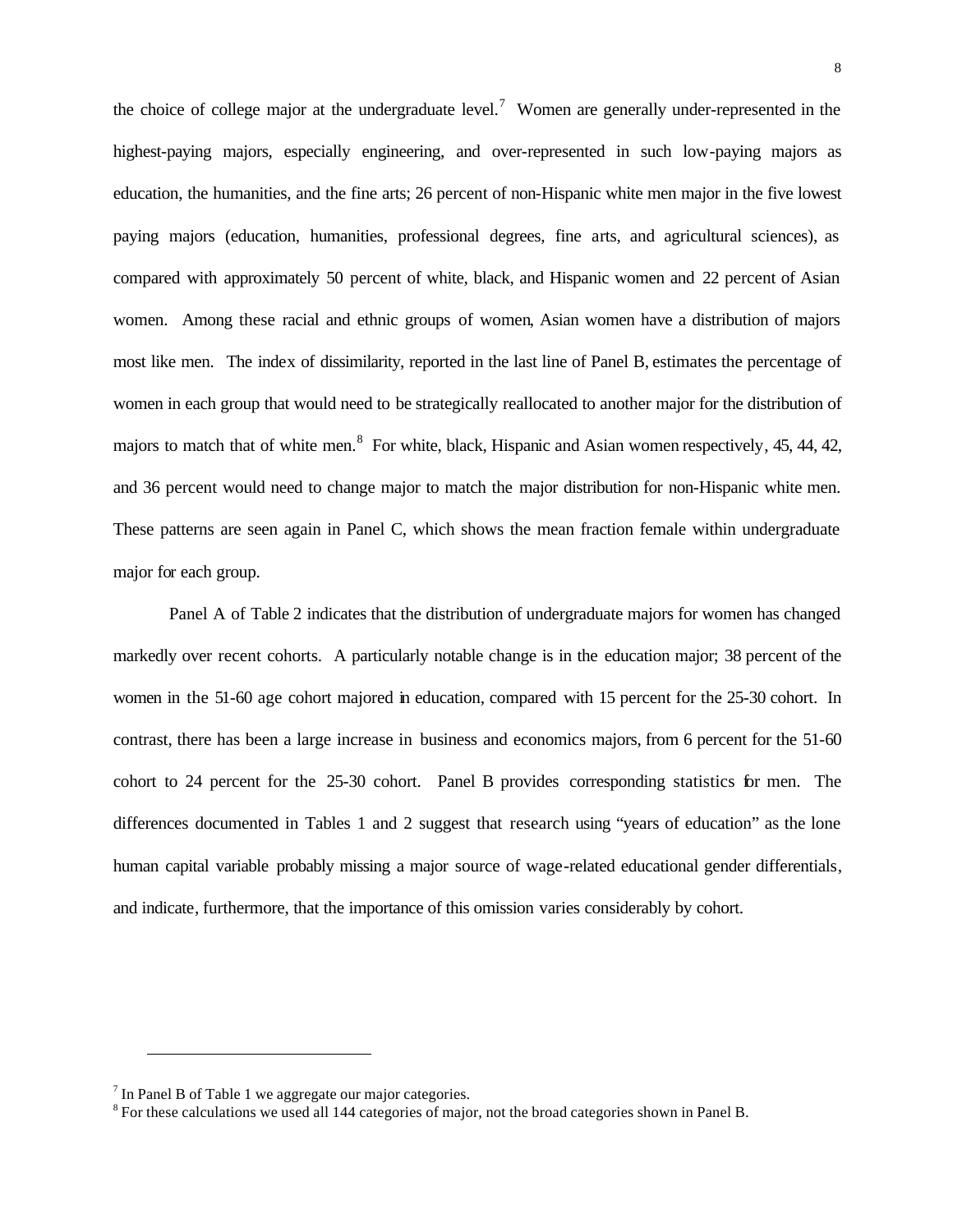#### **III. Traditional Parametric Measures of Wage Gaps**

The primary focus of our paper is a nonparametric investigation of wage differentials that exploits the detailed educational information we have just described. Before turning to that analysis, though, we take a brief digression to outline the more usual parametric approaches.

Hundreds of papers use linear regression to study the wage gap between men and women, typically adopting one of two approaches—a "pooled regression" or "group-specific regression" model. In the first of these approaches, the logarithm of individual wage is regressed on control variables thought to reflect individual-level differences in productivity or preferences and an indicator variable equal to one if the respondent is a woman. The residual earnings differences between groups, as reflected in the coefficient on this dummy variable, can be taken as evidence of disparate labor market treatment. A typical exercise of this sort is reported by Altonji and Blank (1999) in their review piece on gender wage gaps. They specify

$$
\ln(W_i) = \mathbf{a}_m + \sum_{j \in \{f, b, h\}} \mathbf{a}_j d_i + X_i \mathbf{b} + \mathbf{e}_i,
$$
\n(1)

where *m* refers to men, and *f, b,* and *h* refer to female, black and Hispanic respectively.<sup>9</sup> This specification is referred to as the "pooled regression" model as the parameters on covariates, the *b*'*s*in the model, are estimated from the pooled data for men and women.

As we note above, there is debate about what factors to include among covaria tes *X.* Pre-labor market skills are generally included (e.g., the level of schooling completed). Age or potential labor market experience (as measured by age – years of education – 6) is also usually included. There is less agreement on whether to include the respondent's occupation, industry, and sector of employment. The consensus opinion, expressed by Blau and Ferber (1987) is that "specifications which exclude occupation

<sup>&</sup>lt;sup>9</sup> If gaps between non-Hispanic white men and specific race or ethnic groups of women are of interest, indicator variables for each group can be included. In equation (1), because the model is additively separable, the difference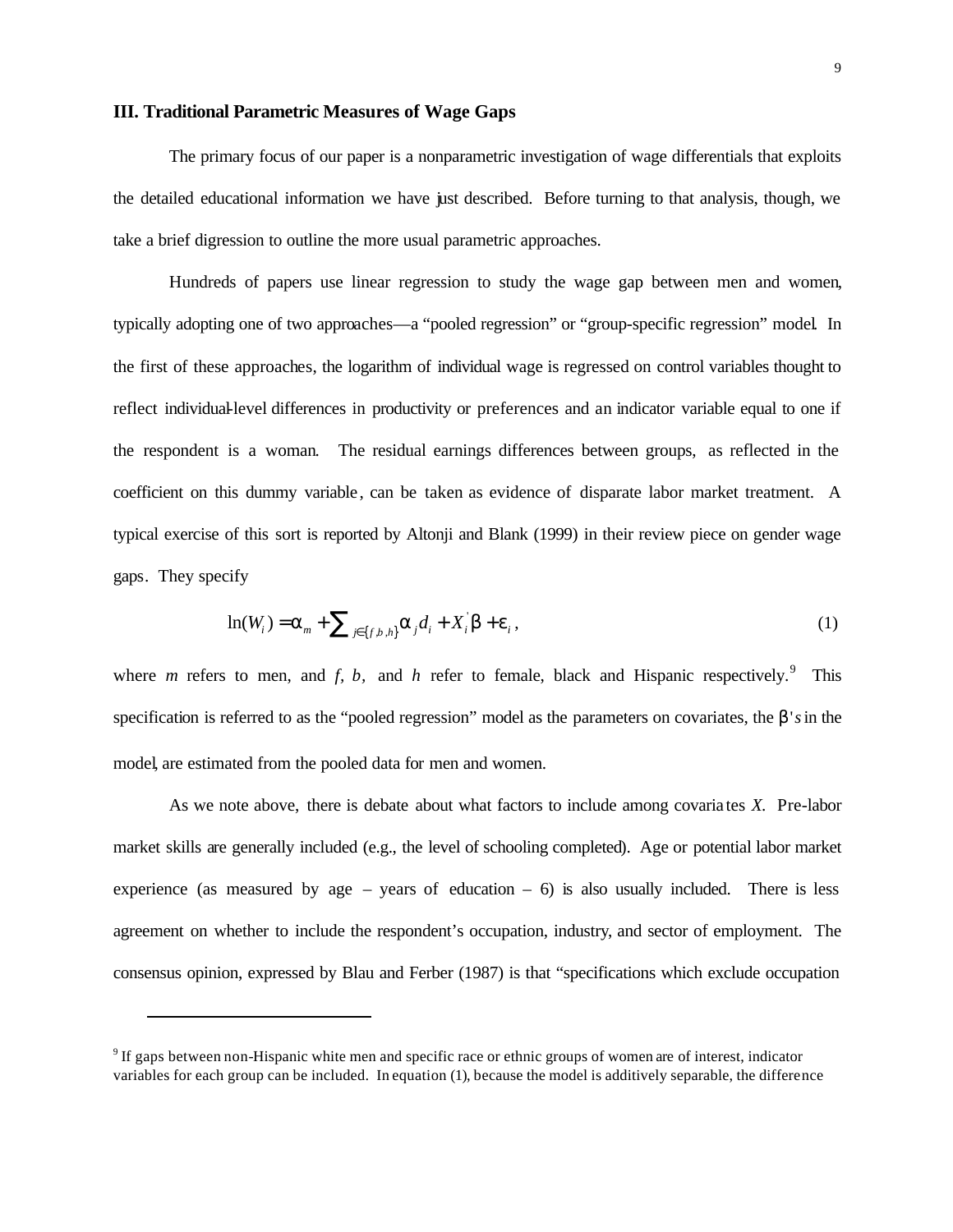(and other similar variables) yield upper-bound estimates of discrimination and those which include such variables yield a lower bound estimate."

In any event, results from Altonji and Blank (1999), reported in the first line of Panel A in our Table 3, are typical. Using data from the March 1996 Current Population Survey, Altonji and Blank estimate the wage gap between adult women and men using equation (1). The estimate of  $a_f$  in the first column, -0.279, is for a specification that has no covariates other than race and ethnicity. From the second column we notice that this estimate is little changed when the researchers also include education, potential experience (entered as a quadratic) and region controls. When occupation, industry, and job characteristics are included (in column 3), though, the estimated log wage gap falls to -0.221. Using the Blau and Ferber's logic one might infer that gender discrimination accounts for wage losses of between approximately 22 and 28 percent (as, for small values, log points do not greatly differ from percentages) and that market as well as pre-market differences account for a relatively small portion of the unadjusted gap.

An assumption implicit in the "pooled regression" approach is that the returns to covariates are equal for men and women. The approach taken in the alternative "group-specific" model is to run separate wage regressions for women and men:

$$
\ln(W_i) = X_i \mathbf{b}_j + \mathbf{e}_i,\tag{2}
$$

where  $j \in \{m, w\}$ , and where covariates include race/ethnicity indicator variables as in (1). Having estimated (2), the tradition is to decompose wage differentials between men and women into "explained" and "unexplained" components. By differencing equation (2) across groups and taking the expected value, the Blinder-Oaxaca decomposition is:

between white women and white men is measured by  $a_f$ , between black women and white men by  $a_f + a_b$ , and between Hispanic women and white men by  $a_f + a_h$ .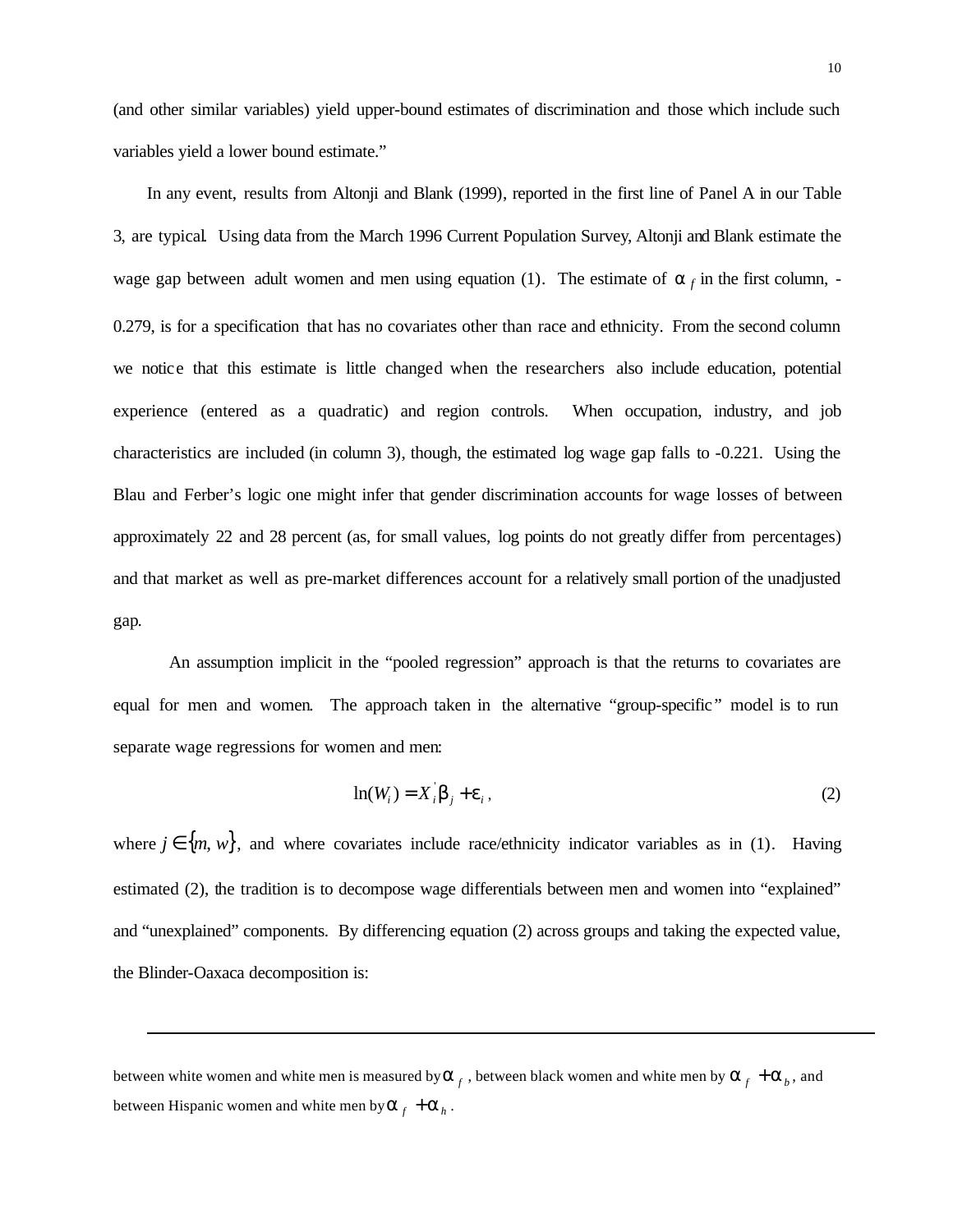$$
E\left(\ln(W_m) - \ln(W_f)\right) = \overline{X}_f \left(\hat{\boldsymbol{b}}_m - \hat{\boldsymbol{b}}_f\right) + \left(\overline{X}_m - \overline{X}_f\right) \hat{\boldsymbol{b}}_m, \tag{3}
$$

where  $\overline{X}_j$  is the mean level of earnings-related characteristics for group *j*.

The term  $(\overline{X}_m^{\cdot} - \overline{X}_f^{\cdot})\hat{b}_{wm}$  is the portion of the log wage differential that is "explained" by the difference in the average level of earnings-related characteristics of men and women (evaluated at the *b*'s of men). The remaining terms  $\overline{X}_f \left( \hat{b}_m - \hat{b}_f \right)$  represent the portion of the difference in average wages due to differences in the estimated coefficients. This is labeled the "unexplained" portion of the wage gap, which can be taken in principle to be the "share due to discrimination."

The second row of Panel A in Table 3 reports the "unexplained" log wage gaps that Altonji and Blank (1999) find using the group-specific regression approach. In this example the inferences one draws are the same using either of these parametric approaches: the gender log wage gap among adults in the U.S. in 1995 is found to be approximately -0.28 when one compares men and women with the same education, potential experience, and region, and approximately -0.21 when one matches also on industry and occupation.

In Panel B of Table 3, we estimate the same specifications as Altonji and Blank but with the 1993 NSCG data.<sup>10</sup> The time frames are reasonably close (our wage data are taken from 1990 Census reports and are thus from 1989, while the CPS data used by Altonji and Blank are from 1995), but our analysis focuses exclusively on individuals who report having a college education. Results are strikingly similar for the two samples: among the well educated, the log wage disparity is approximately -0.28 in an exercise that controls for education, potential experience, and region, and approximately -0.21 when controls also

 $10$  In particular, the specification we use is a quadratic in potential experience with dummy variables to account for: race/ethnicity (black, Hispanic, and Asian), highest degree (more than a bachelors degree), region (nine Census regions), occupation (13 Census codes), industry (14 Census codes), whether a job is in the public sector, and if the person is working part-time.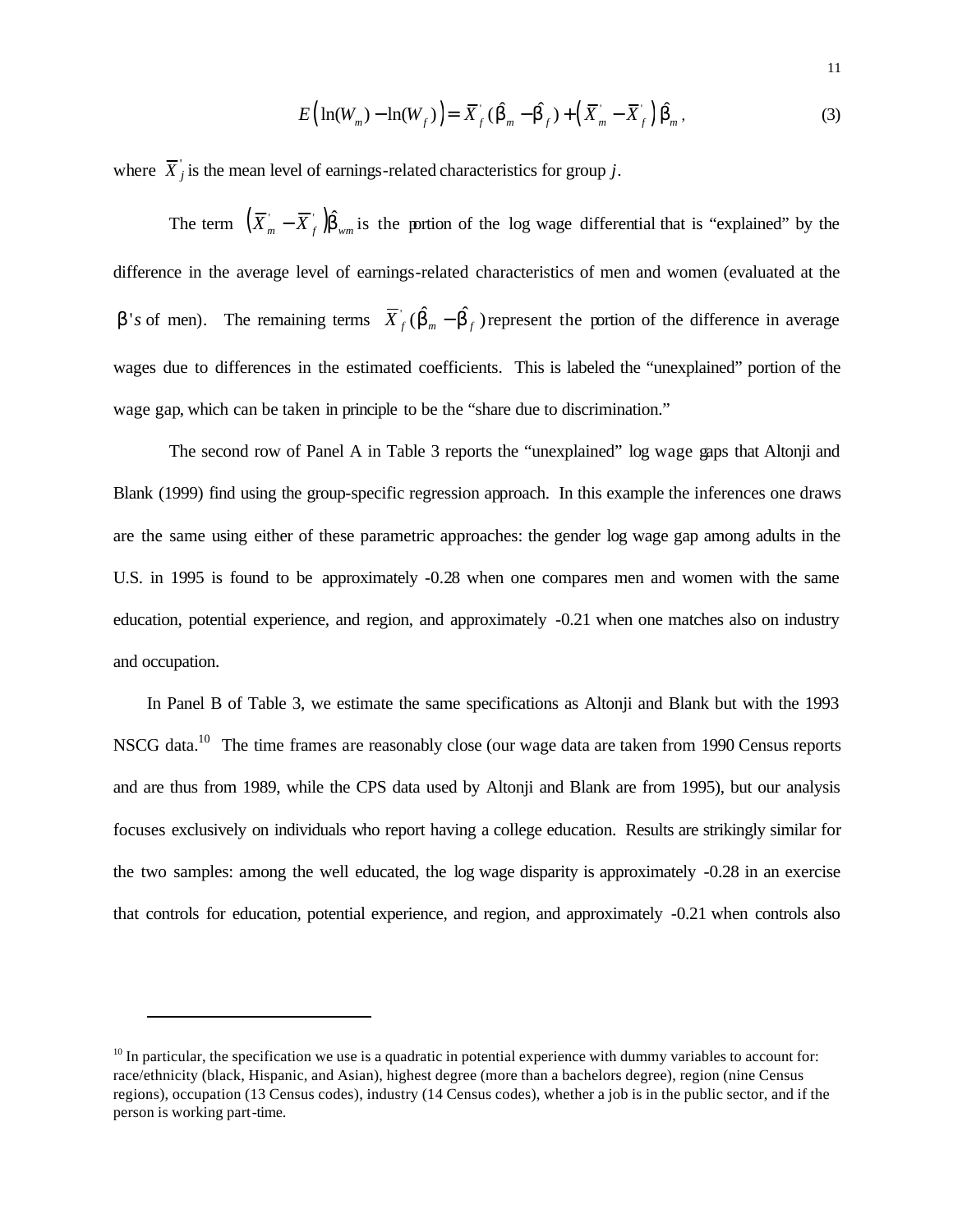include industry and occupation. Consistent with previous work, we would estimate that only a third of the unadjusted gap is associated with differences in pre-market and market covariates.

In sum, using traditional methods we would infer that the gender wage disparity is approximately the same for well-educated women as for the workforce generally, and that this disparity is quite large. With these findings in mind we now turn to the focus of our paper: understanding the extent to which these latter inferences depend on the strong assumptions made in regression-based approaches, and exploring the role of gender-specific variation in college majors.

#### **IV. Nonparametric Matching Measures of the Wage Gaps**

In undertaking the empirical exercise of contrasting the wages of comparable men and women, nonparametric matching is an intuitive alternative to the use of linear regression. Let the raw gender wage gap be defined as

$$
\Gamma(G_j) = E(\, y_j / G_j) - E(\, y_{WM} / WM \,), \tag{4}
$$

where  $y_i$  is the natural logarithm of wages for the *ith* group, WM indicates that respondents are non-Hispanic white males,  $G_j$  indicates that respondents are members of the female demographic group  $j$  (non-Hispanic white, black, Hispanic, or Asian), and  $\Gamma(G_i)$  is the wage gap. Let *X* be a vector of covariates (*not* including minority status) and  $X = x$  be any specific value for these covariates. Then the wage gap that is "unexplained" for respondents with fixed values of the covariates  $X = x$  is defined as

$$
\Delta(G_j/X = x) = E(y_j/X = x, G_j) - E(y_{WM}/X = x, G_j)
$$
  
=  $E(y_j/X = x, G_j) - E(y_{WM}/X = x, WM)$  (5)

which assumes that  $E(y_{WM} | X = x, WM) = E(y_{WM} | X = x, G_i)$  for all groups of women.

Given the detail of our data, in our analyses below we match on highest degree and college major, and conduct analyses separately by race and ethnicity. Thus we might ask how much a 35-year-old Asian woman with a BS in biochemistry would earn if she were treated as a non-Hispanic white man in the labor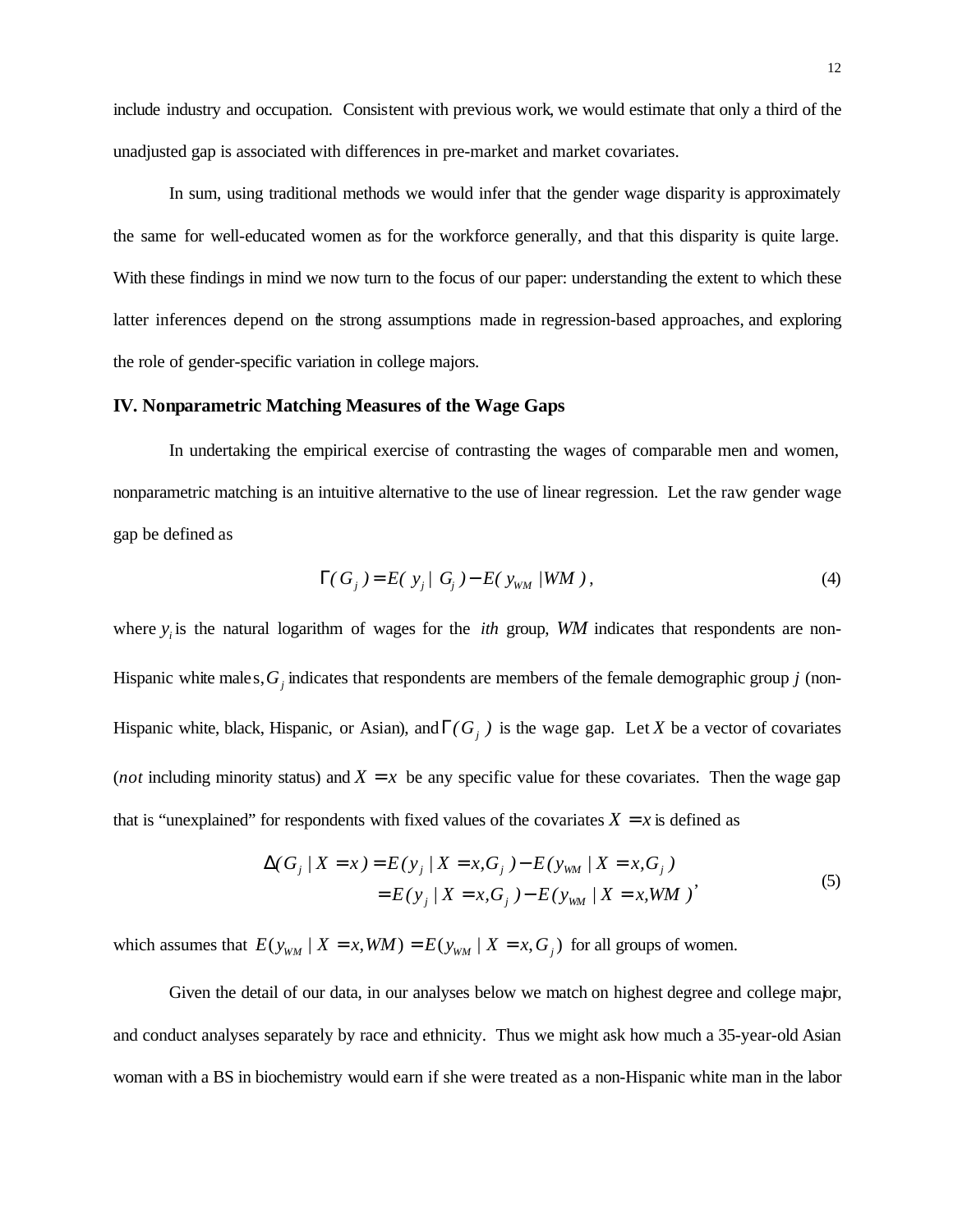market. Our answer comes from comparing her wage to the wages of non-Hispanic white men who are the same age, and have the same degree and major.

 The interpretation of the estimator given in the last paragraph hinges on an assumption that, given the covariates used in the matching, the dependent variable  $y_{WM}$  has the same expectation regardless of group membership (Heckman, Ichimura, and Todd, 1998). Once these counterfactuals are estimated for each member of a demographic group, the mean gap (conditional on covariates) is estimated by averaging over the gaps for each individual in the group of interest. In the program evaluation literature this estimator is said to be the "treatment on the treated." In this case "treatment" is demographic group membership. Restated, the estimator answers the question: What is the effect on log wage of being treated as a woman (of a particular race or ethnicity) in the labor market, relative to labor market treatment as a member of the majority group (non-Hispanic white men)? Of course, if the assumption is violated, and there are other relevant unobservables that differ by demographic group (given the age and education distribution), our estimator will include the impact of those unobservables as well.

#### *A. Nonparametric Decompositions*

We can easily construct wage gap decompositions that parallel the regression-based decompositions outlined above, i.e., find an average "explained" portion,  $\Gamma(G_j) - \Delta(G_j)$ , and average "unexplained" portion  $\Delta(G_j)$ . Note that the raw gap can be written as a weighted average over *X*,

$$
\Gamma(G_j) = \sum_{X} p_{jX} E(y \mid X = x, G_j) - p_{W_X} E(y \mid X = x, WM),
$$

where  $p_{jx}$  denotes the proportion of members of group  $G_j$  with characteristic  $X = x$ . Adding and subtracting  $\sum p_{jx} E(y | X = x, WM)$  $\sum_{X} p_{jx} E(y | X = x, WM)$  gives us

$$
\Gamma(G_j) = \sum_{X} p_{jX} \left\{ E(y | X = x, G_j) - E(y | X = x, WM) \right\}
$$
  
-
$$
\sum_{X} \left\{ p_{W_X} - p_{jX} \right\} E(y | X = x, WM).
$$
 (6)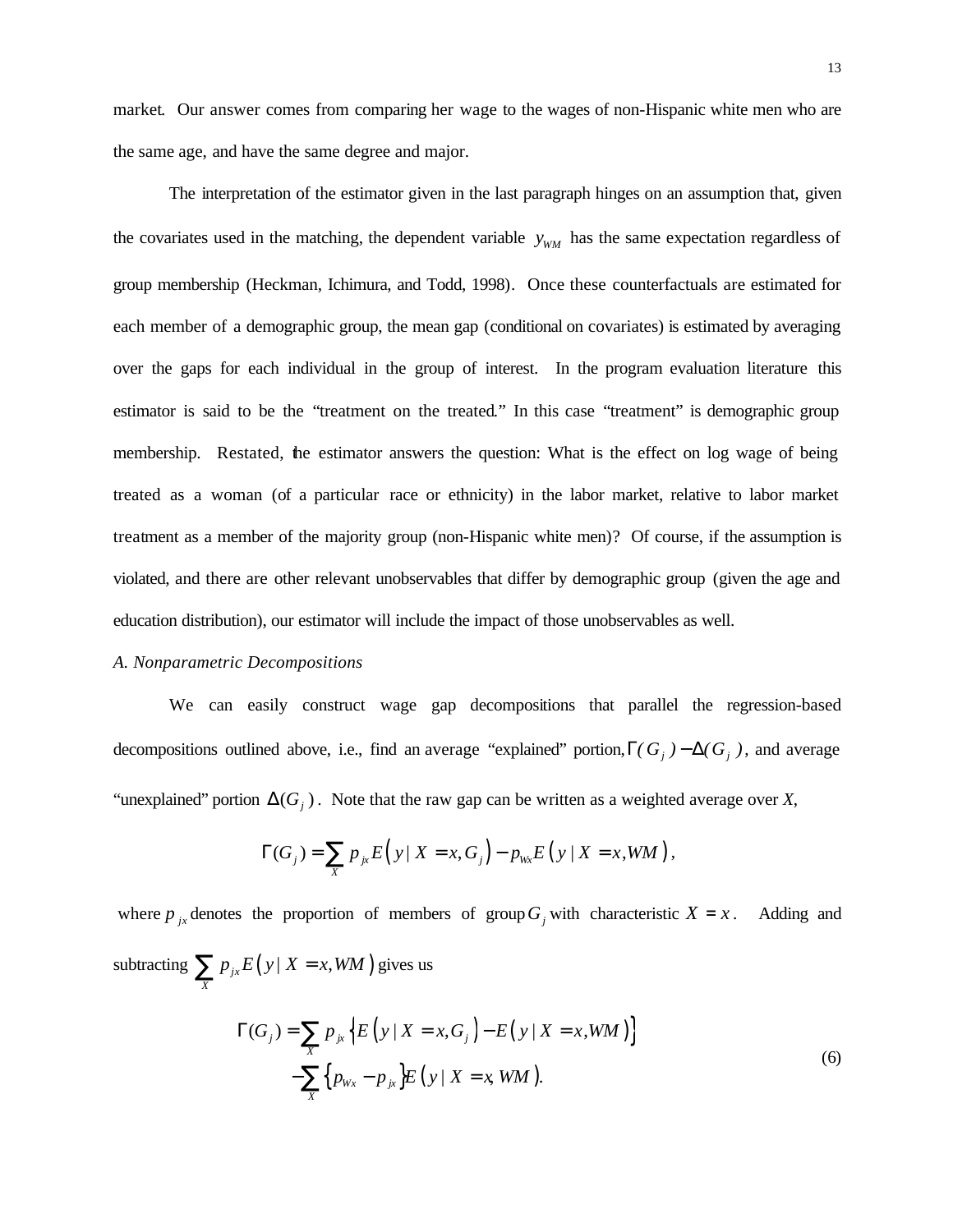The first term in equation (6) is the portion of the gap specific to the distribution of covariates that is "unexplained" by the covariates  $\Delta(G_i)$ . It is the sum of equation (5) over *X* for the probability distribution  $p_{i}$ . The second term, the "explained" portion of the wage gap, is due to group differences in the proportions of individuals across cells. The "explained" part of the wage gap is

$$
\Gamma(G_j) - \Delta(G_j) = \sum_{X} \left\{ p_{jx} - p_{wx} \right\} E\left(\left. y \right| X = x, WM \right). \tag{7}
$$

While these decompositions are clearly in the spirit of the usual regression-based decomposition, two distinctive features merit emphasis. First, our focus is on the impact of "treatment on the treated" obtained by averaging over the support of the characteristics of interest within the group of interest, not for the non-Hispanic white male distribution or a pooled distribution.<sup>11</sup> Second, our method is entirely nonparametric—based on matching each woman in a minority group to corresponding non-Hispanic white males. As will be apparent shortly, in some of our analyses there are substantial proportions of women for whom we are unable to form matches with comparable men. Our approach is to draw inferences on the basis of cases for whom we can make direct comparisons, while remaining generally silent about wage disparities that might exist for women for whom we have no male comparables. Recent work by Barsky, Bound, Charles, and Lupton (2002) highlights the perils of the alternative approach—making parametric assumptions for the purpose of matching where there is no support. In reporting our estimated wage gaps we report matching rates, to give readers a sense of the severity of the support problem in our empirical work.

#### *B. Standard Errors*

 $\overline{a}$ 

To estimate standard errors for the results of the matching model we use a nonparametric bootstrap procedure. There are two advantages to using a nonparametric bootstrap in this setting. First, it

<sup>&</sup>lt;sup>11</sup> This distinction highlights that the difference in wage gap estimates obtained by averaging over the women's or men's distributions, referred to as the indeterminacy of the Blinder-Oaxacca decomposition, is simply the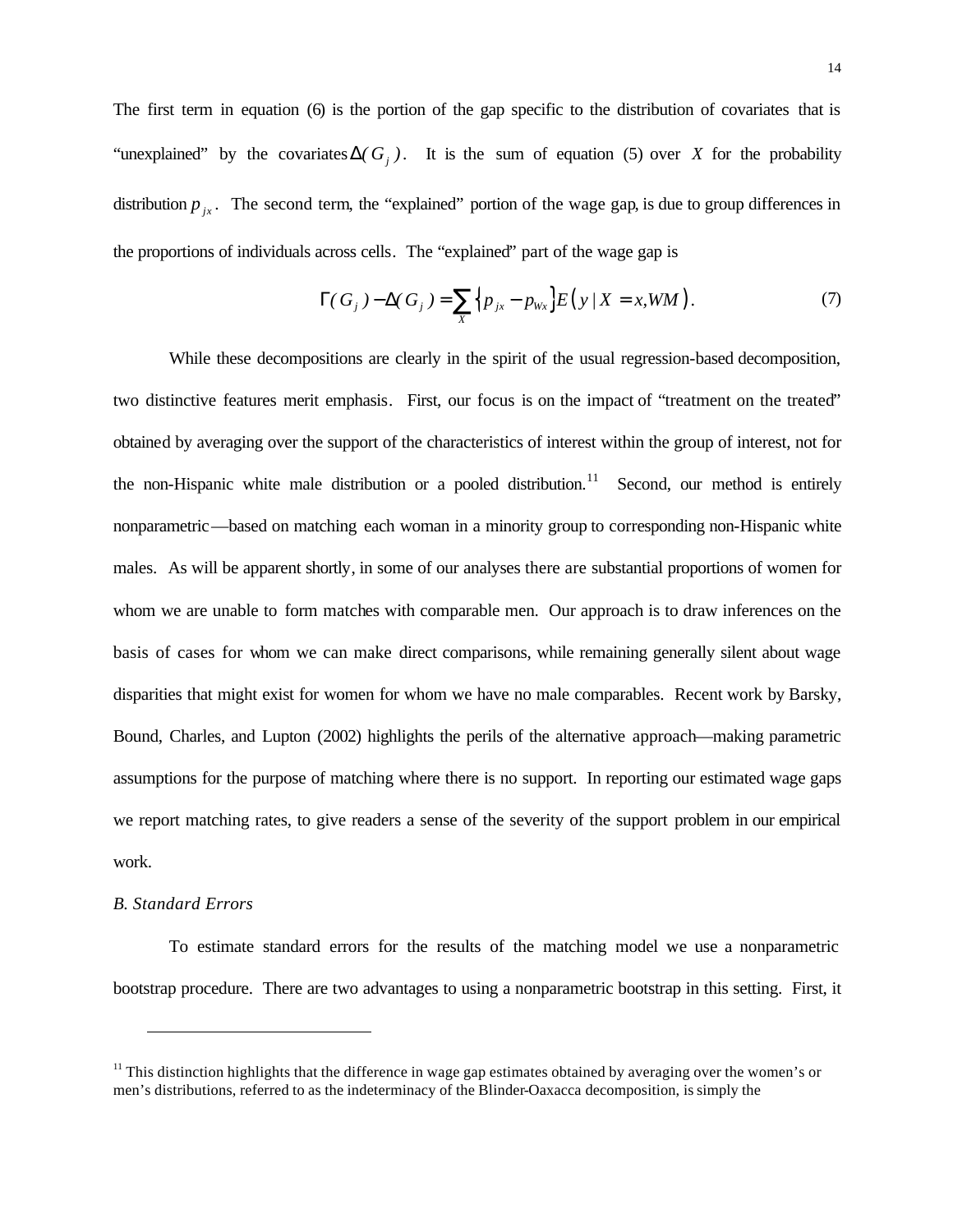allows us to incorporate the variability of the matching cell sizes due to random sampling and nonresponse. Second, it allows us to take advantage of the variance-reducing attributes of the stratified sampling design of the NSCG. In order to estimate the effect of "treatment on the treated" we average the differences in mean log wages over the distribution of age, highest degree, and field of study for each demographic group of interest. The weighted counts within each of the discrete cells of this distribution are themselves random variables, and the bootstrap incorporates the variance of these cell sizes into the overall variance estimate. In addition, the matching cell sizes are affected by unit and item nonresponse. These sources of variation are accounted for by resampling the original sample, before exclusions are made due to unit or item nonresponse, or being out of scope for the survey or this analysis. Then the exclusions are applied to each resampled data set, resulting in a random effective sample size and a random matching cell size. This procedure is an alternative to that presented by Canty and Davison (1999), who also recommend resampling the full original sample, but then re-estimate the adjusted sampling weights within each resampled data set (so that the final sampling weights are random variables).<sup>12</sup> As is common for large public-use data sets, we did not have the information necessary to recreate the adjustments. The alternative we use leaves the individual sampling weights fixed, but the sum varies over any unit of grouping and thus the relative weight of each person in the resampled data sets varies from bootstrap sample to bootstrap sample.

Stratified sample designs are variance reducing as long as the variance within sampling strata is smaller than the variance in the entire sample. The variance is reduced by calculating the overall variance as the (weighted) sum of the variance within each stratum so that the between-strata variance is omitted. This variance-reduction property is incorporated into the bootstrap by resampling independently within each stratum to create each resampled data set. Because Shao and Tu (1995) show that this simple

consequence of estimating different parameters—the effect of the "treatment on the treated" or the effect of "treatment on the untreated."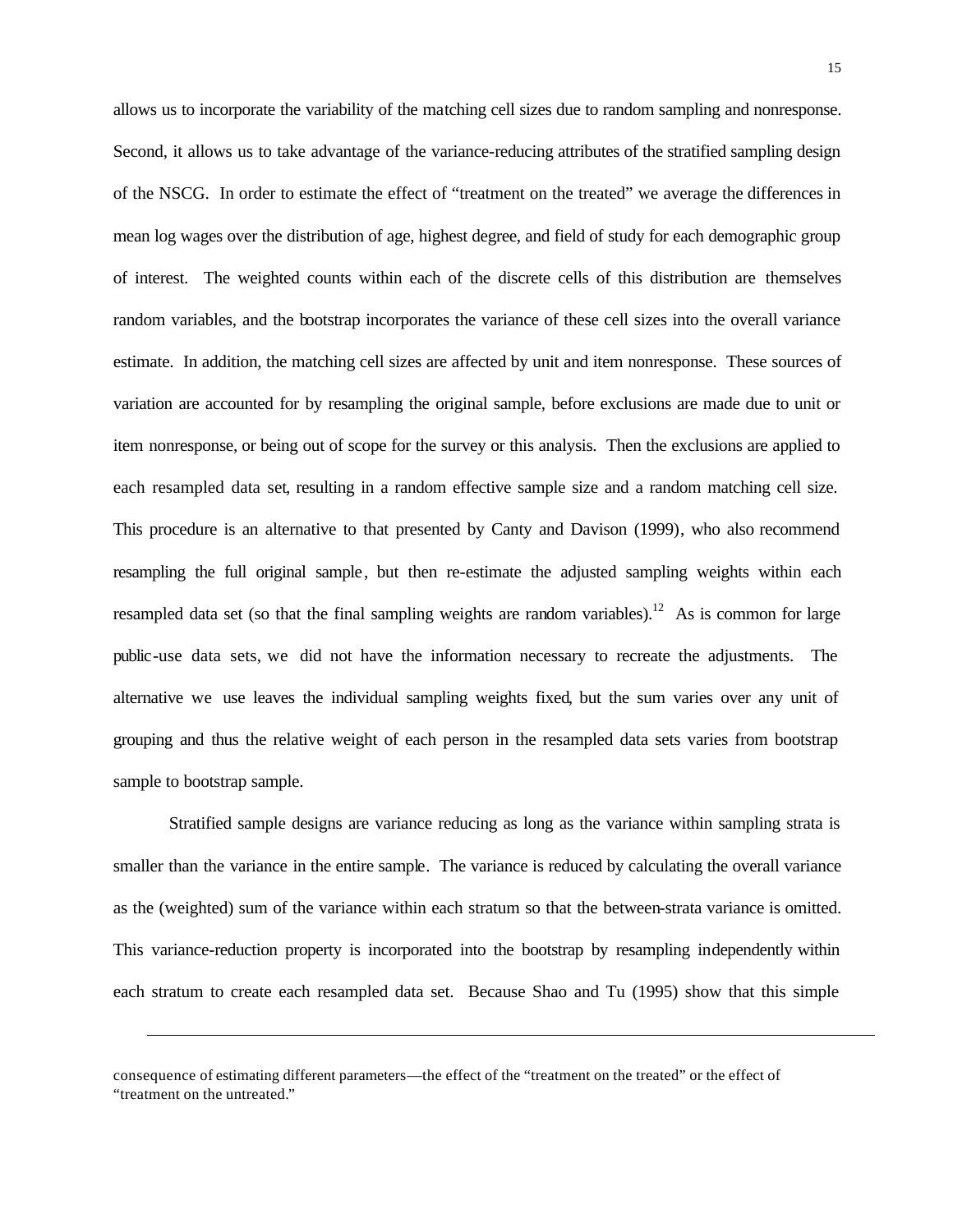within-strata procedure is biased with simple parameters when some of the strata are small, we use a modified bootstrap method referred to as the "with-replacement bootstrap" in Shao and Tu (1995, page 247). The modification consists of resampling  $n_h - 1$  observations instead of  $n_h$  observations from each stratum, with replacement, where the stratum size is  $n<sub>h</sub>$  for stratum  $h$ . The standard errors presented in this paper for the nonparametric matching estimates and Table 7 are based on 1,000 bootstrap iterations. See Haviland (2003) for a discussion with more details.

#### **V. Empirical Findings**

 $\overline{a}$ 

#### *A. Nonparametric Matching on Pre-Market Factors*

Our first nonparametric results, presented in Panel A of Table 4, are the unadjusted gender wage gaps as measured using wage and education data from the 1990 Census, which were provided by the women and non-Hispanic white men who were selected for the NSCG sample (i.e., who reported having a bachelor's degree or higher in the 1990 Census and who were selected to be in the NSCG). The unadjusted gap is calculated as the difference in the (weighted) mean log wage for the demographic group of interest and the (weighted) mean log wage for white men.<sup>13</sup> Using the matching method described above, matching on age and highest degree, the absolute value of log wage gaps decline by a modest amount for each demographic group of women.

Before turning to our general analysis, we dispense with a potentially troublesome issue of data quality—the poor measurement of educational level among the well educated. Related work (Black, Sanders, and Taylor, 2003) indicates that the misreport of higher education is substantial, and varies by gender and race in the U.S. Census. We argue in that paper that the education reports in the NSCG are

 $12$  Canty and Davison (1999) found that incorporating the variance of these random adjusted sampling weights substantially changed their variance estimates when estimating common labor force outcomes.

 $<sup>13</sup>$  At this stage, no balancing over the different age and educational characteristic distributions is done. The</sup> estimated raw wage gaps of -0.33, -0.28, -0.39, and -0.36 for non-Hispanic white, black, Hispanic, and Asian women respectively, compare with estimates of -0.36 to -0.37 found by Brown and Corcoran (1997) using 1984 data for college-educated individuals from the Survey of Income and Program Participation.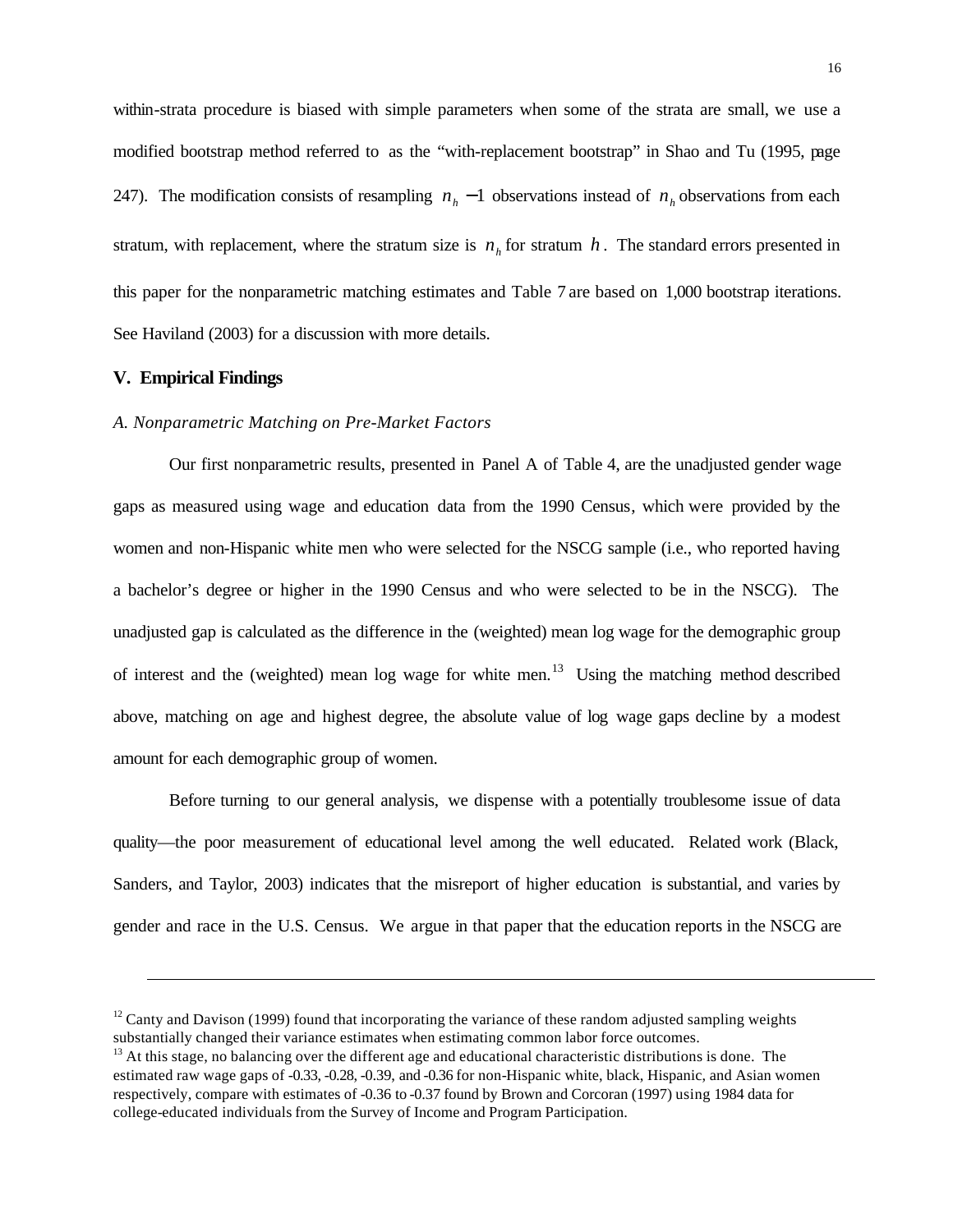likely to be much more accurate. Panel B reports the same estimation used in Panel A but with a sample that drops those selected to be in the NSCG who did not fully respond or who were out of scope (for reasons other than not having at least a four-year college degree). The unadjusted and adjusted wage gap estimates change only slightly. Results reported in Panel C are based on the NSCG measure of highest degree; changes between Panels B and C are due to differences in the reporting of highest degree between the Census and the NSCG.<sup>14</sup> Point estimates are slightly lower when the more accurate NSCG data are used, with the biggest changes recorded for Hispanic women, whose estimated log wage gaps drop by 0.02 to 0.03. We use NSCG education data in all subsequent analyses.

Table 5 presents our key analyses of the role of pre-market factors on the wage gap. Panel A shows that a relatively modest portion of the log wage gap, 0.04 to 0.09, is explained by highest degree and age. By comparing the unexplained gaps in Panels A and B, we note that including major for non-Hispanic white, black, and Hispanic women causes the log wage gaps decrease considerably—by approximately 0.10. For these three demographic groups age, highest degree, and major account for between 45 percent and 53 percent of the gender wage gap. These same factors explain a smaller portion of the gender wage gap between Asian women and non-Hispanic white men, as Asian women's majors are more similar to white men's majors than are those of other women.<sup>15</sup>

Nearly all non-Hispanic white men in the U.S. are native English speakers, while a substantial number of the women in our comparison groups are not (see Borjas, 1994, and Trejo, 1997, for the relative importance of language skills for the earnings of immigrants). In the final panel of Table 5, we conduct our same exercise but restrict attention to those individuals who report "speaking English at home."<sup>16</sup>

 $14$  Note that sample sizes decrease in moving from Panel B to Panel C because of those people who reported having at least a four-year college degree on the Census but who reported they did not when they were responding to the NSCG.

<sup>&</sup>lt;sup>15</sup> These inferences are drawn on the portion of the sample we were able to match, which is reasonable high here nearly 87 percent in each demographic group.

<sup>&</sup>lt;sup>16</sup> We do not match women who do not speak English at home with non-Hispanic white men who do not speak English at home for two reasons. First, because an overwhelming fraction of non-Hispanic white men speak English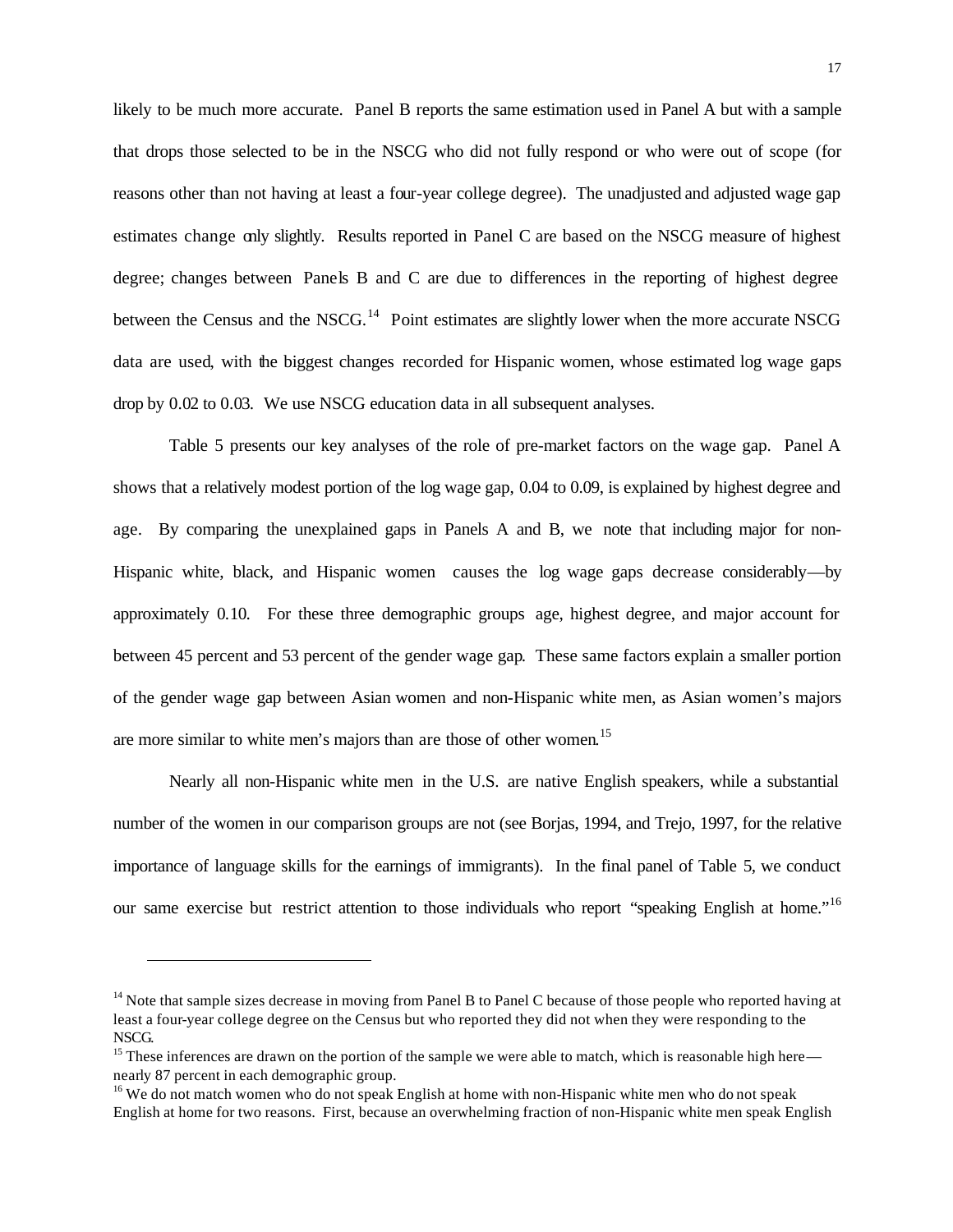Limiting the sample to those respondents who speak English at home makes little difference in the estimates of the wage gaps for non-Hispanic white and black women. For Hispanic women the adjusted log wage gap declines to approximately -0.08 and for Asian women the gap falls to -0.11. For Asian and Hispanic women who speak English at home, well over half of the observed wage gap is explained by premarket factors age, highest degree, and major.

Our exact matching strategy is much more flexible than the usual parametric wage equations used for estimating gender wage gaps and is more parsimonious; we include only three pre-market covariates, and no market-related characteristics (industry, job characteristics, work attachment variables, etc.) that are themselves potentially endogenous labor market outcomes. Yet our relatively parsimonious specification explains more of the gender wage gap than many other studies using much more detailed, and controversial, industry and occupation control variables.

#### *B. The Role of Experience*

 $\overline{a}$ 

Even well-educated women have, on average, lower labor market attachment than men. Women are less likely than men to work full time on a roughly continuous basis over the course of their careers.<sup>17</sup> Decisions to temporarily leave the labor market are themselves potentially influenced by labor market outcomes—for example, disparate treatment in the workplace might influence some women to take leave from the labor market—and it is thus difficult to know how to treat "experience" when estimating wage gaps. Here we focus on one approach that strikes us as sensible: we conduct an examination that is restricted to men and women who have "high labor market attachment." We note in advance, though, that

at home, we would only be able to match a small number of observations. More importantly, it is unclear whether language skills would be comparable for those we matched, particularly for Asian women. Most non-Hispanic white men who speak a language other than English at home speak another European language, which is probably closer linguistically to English than many Asian languages. Thus, we doubt whether such matches would represent workers of comparable English skills.

<sup>&</sup>lt;sup>17</sup>The distributions of women's full-time experience differ substantially from those of men. Mean experience of men in our sample (who are all non-Hispanic white) is 17.8 years. When we calculate means for women—reweighting the women's age distributions to be equal to men's, so as to avoid confounding the comparison with differences in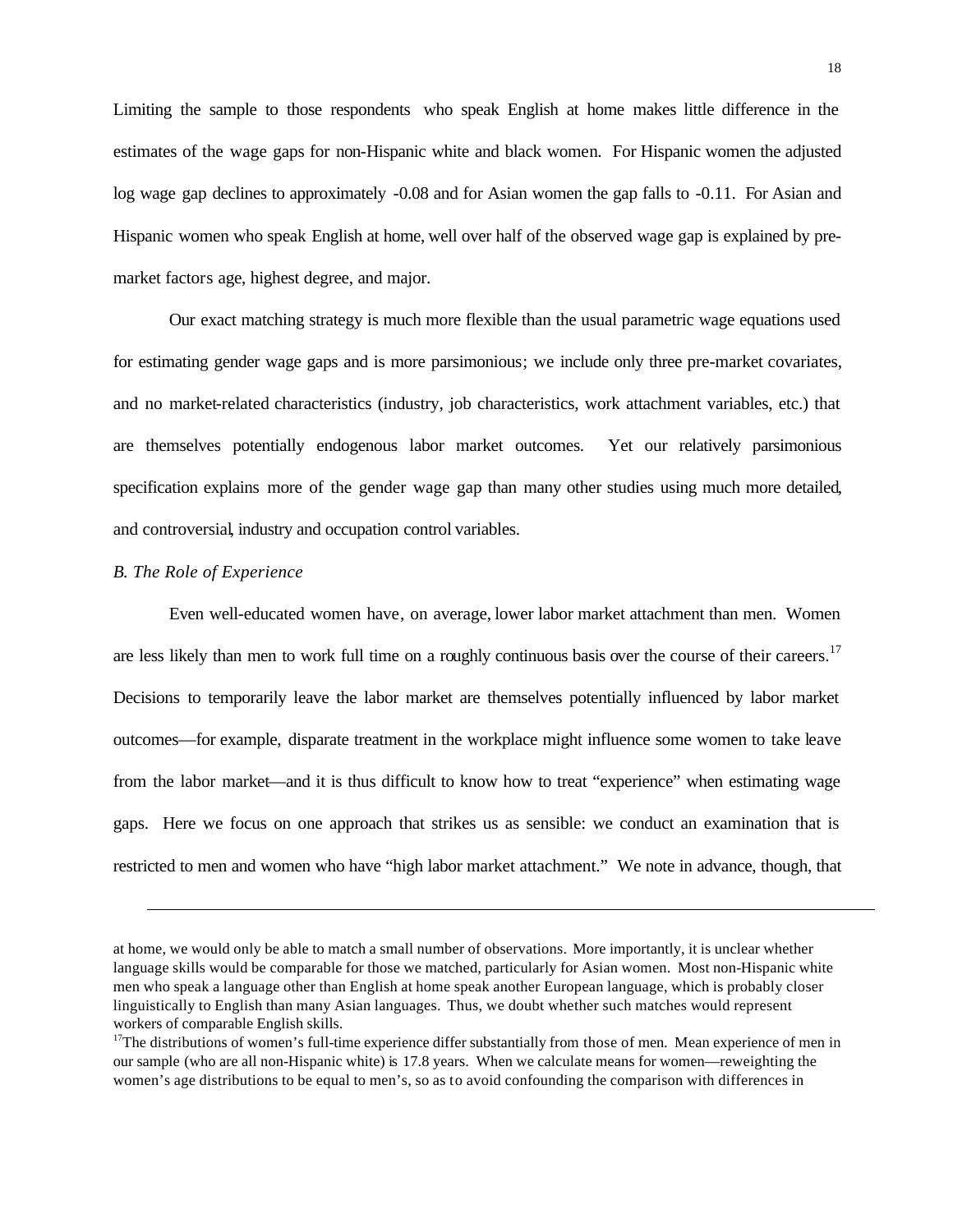care must be taken in interpreting findings from this exercise (and below we supplement our main results with three alternate specifications that provide us with some additional evidence about the role of experience).

We implement our idea of "high labor market attachment" as follows: We form cells of men using age and highest degree, and then split these cells into smaller cells based on age, highest degree, *and experience*. <sup>18</sup> We retain for analysis only combinations of age, highest degree, and experience that contain more than 5 percent of the men from the corresponding cell formed on age and highest degree only. Then in estimating gender wage gaps we consider only women for whom we can form matches with the men that we retain. In short, we exclude a very small number of men who have *more* experience than most other men, and a somewhat larger number of men who have abnormally low levels of experience given their age and highest degree. When we then match women and men (by age, highest degree, and major) using this sample, we are including only those women who have the roughly the same levels of experience as "typical" men.<sup>19</sup>

Table 6 presents results of this exercise. Panel A shows that in this sample of individuals with high labor market attachment, there are still large raw wage gaps and substantial gaps not explained by highest degree and age. In Panel B we match workers on their age, highest degree, and major. In Panel C we repeat the exercise limiting our sample to those who speak English at home. For both Asian and Hispanic women the unexplained wage gap falls dramatically and is no longer statistically significant.

age—we find that mean experience is only 13.5 years for non-Hispanic white women, 16.0 for black women, 13.6 for Hispanic women, and 12.2 for Asian women.

<sup>&</sup>lt;sup>18</sup> The NSCG includes measures of full-time experience, gathered retrospectively as of April 1993 (rather than 1989, as are earnings). Of course this retrospective question may contain much measurement error, an issue we ignore here.  $19$  Using this approach, however, we are unable to match a considerable number of women who have significant interruptions in their careers. This lack of a common support is a common problem with matching estimators; see Heckman, Ichimura, Smith, and Todd (1998) and Heckman, Ichimura, and Todd (1998) for a more detailed discussion. Our trimming, based on the conditional distribution of experience, is similar in spirit to trimming based on the propensity score used in Heckman, Ichimura, Smith, and Todd.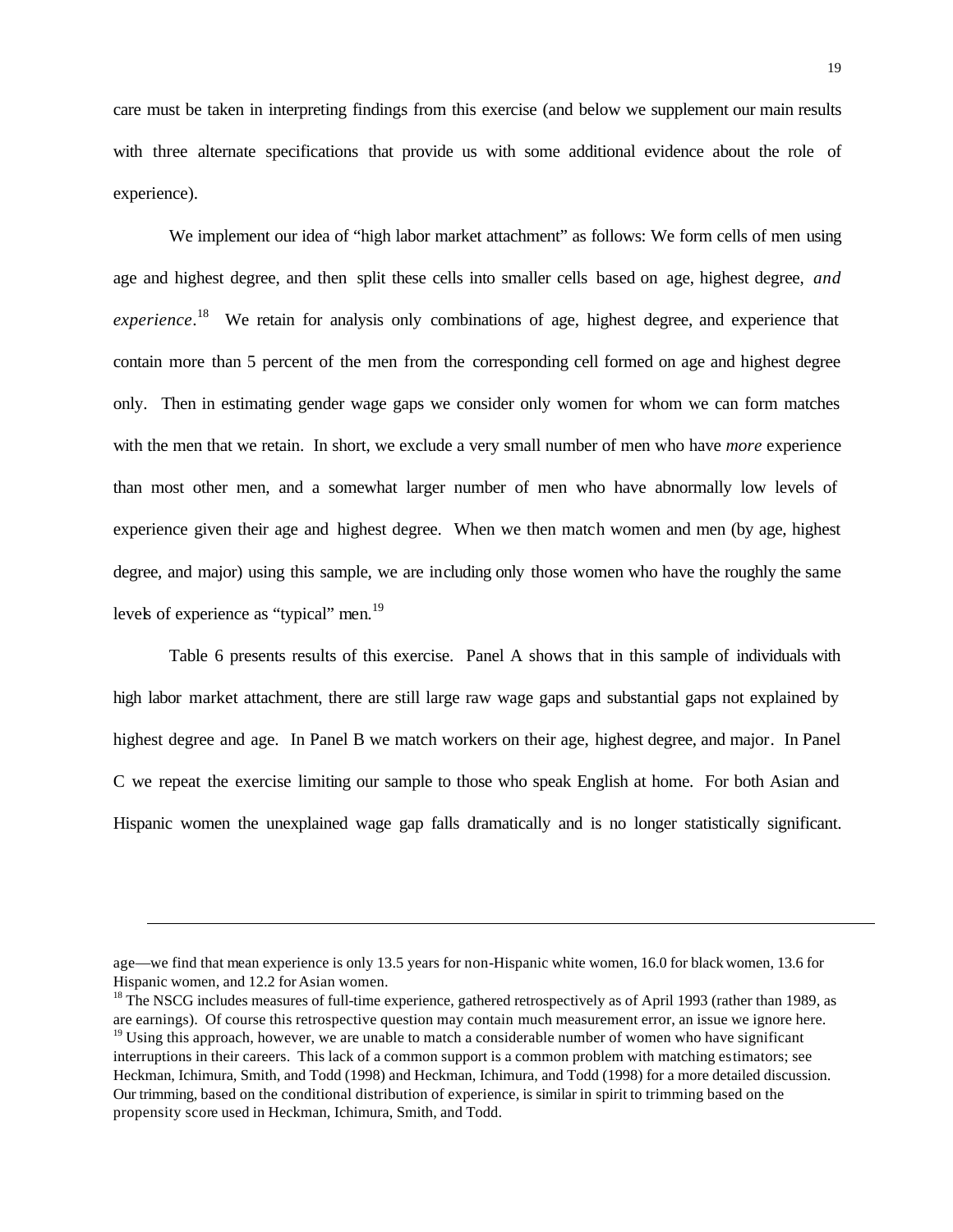Unexplained wage gaps are somewhat higher for non-Hispanic white and black women, but, at -0.09 and -0.13 respectively, are considerably smaller than raw gaps.

In forming the comparisons reported in Table 6, we are using data from only about half of the women in our sample (compare sample sizes in Tables 5 and 6). We are simply unable to draw inferences about wage gaps for a large group of women—primarily women with relatively lower labor market attachment. One alternative strategy is to match on experience and age (and education) for *all* women for whom exact matches are found, including those with atypical work experience patterns. We do not report results from this exercise in the tables, but they are well within one standard error of the estimates in the last line in Panel C: In forming these estimates, matching rates are quite low, between 0.35 and 0.40, so inferences are being drawn for a relatively small, not necessarily representative, sub-sample. A second alternative is to make a strong Mincerian assumption and match on experience (and education) but not age.<sup>20</sup> This specification again gives similar estimates, -0.10 and -0.11 for non-Hispanic white and black women, and -0.08 and -0.04 for Hispanic and Asian women who speak English at home with matching rates of between 83 and 85 percent.

A third alternative is to conduct a match in which we restrict attention to unmarried childless women. The idea behind this exercise is motivated by Becker (1985), who argues that even conditioning on labor market experience may not be sufficient to control for differences in labor force commitment. Becker argues that if women specialize in home production, men and women with identical abilities and years of full-time experience may have different labor market outcomes owing to differing choices of time and effort allocation. Restricting attention to unmarried women who do not have children—women who are less likely to specialize away from market production—may allow us to circumvent this issue. Once matches are made based on age, highest degree, and major and the sample is restricted to those who

 $20$  Some support for this assumption is found by comparing men who have lower labor market experience to those with "typical" labor market experience (as defined in the note to Table 6). When these men are matched on age and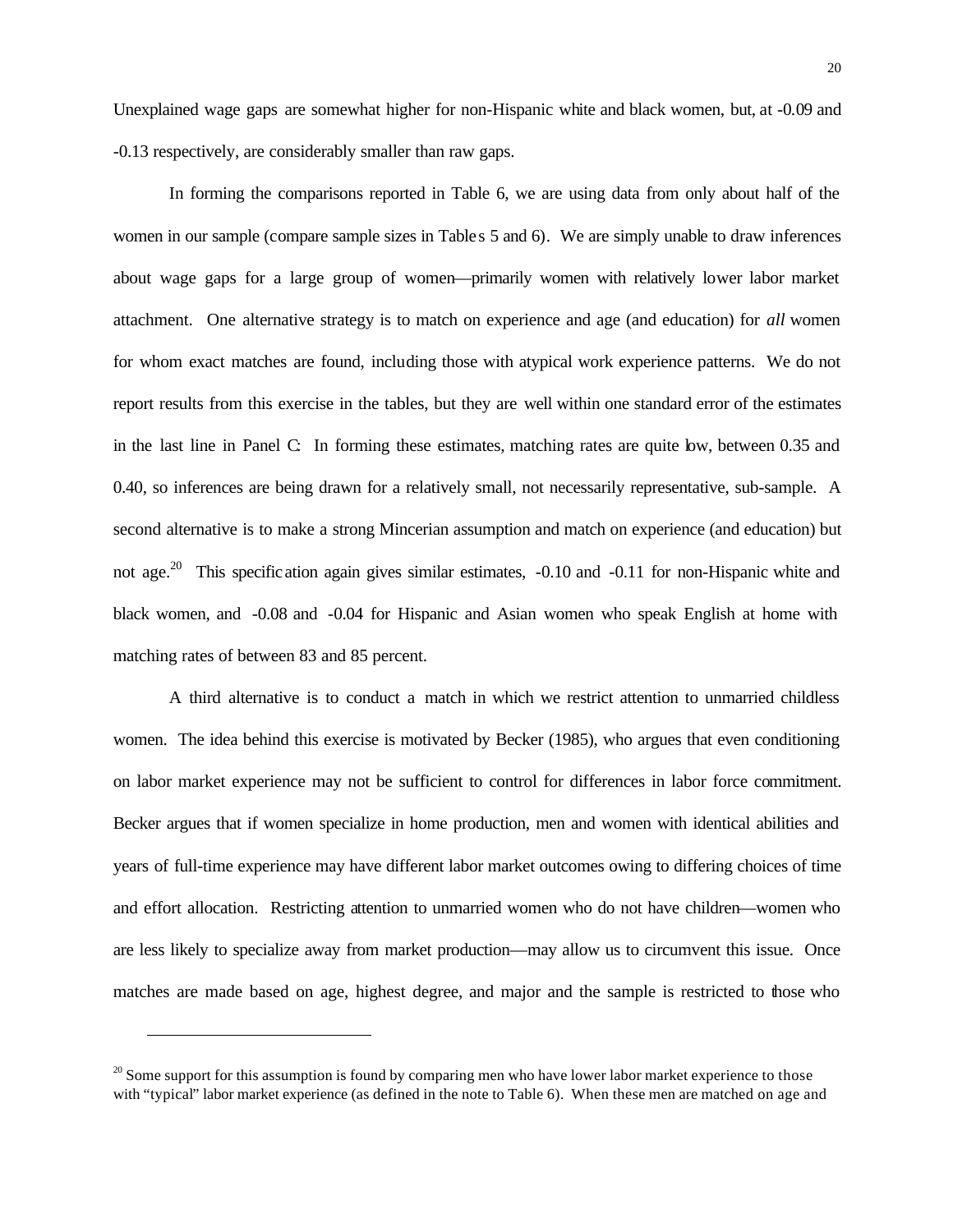speak English at home, estimated wage gaps for Hispanic and Asian women again do not differ significantly from zero, and the log wage gaps for white and black women are approximately -0.07 and -0.09 respectively.

#### *C. Comparison of Nonparametric and Parametric Results*

 $\overline{\phantom{a}}$ 

As discussed above, empirical studies of the gender wage gap generally use linear regression. Datasets with detailed data on education, labor market experience, and other human capital measures are often relatively small. Thus, researchers have found it useful to make parametric restrictions within a regression framework as a practical way to gain precision in making inferences about the gender wage gap. It is therefore of some interest to examine the extent to which the results we report in Table 6 differ from those one would find using the standard linear regression approach—making parametric restrictions that researchers typically use when working with smaller data sets.<sup>21</sup> This exercise helps us isolate the gains from the added flexibility of non-parametric estimation that our larger dataset affords.

We continue to use as our sample four racial/ethnic groups of women and non-Hispanic white men. We run the two most typical types of parametric models, as described in Section III—models in which coefficients are pooled across groups (but dummy variables capture an intercept shift), and models that are run separately for each demographic group. Our linear regression models include dummy variables for each of the 144 possible fields of study, dummy variables for degree, a quadratic in age, a quadratic in years of full-time experience, and an indicator for whether the respondent speaks English at home. By running separate regressions for each racial/ethnic group, and by including 144 possible fields of study, we allow for more flexibility than is common in the gender wage gap literature.

education, there is a -0.25 log gap in wages, but when they are matched on years of full-time experience (but not age) as well as education the point estimate is less than -0.02.

 $21$  In principle regression models can be made parametrically flexible; for example, a fully saturated regression model (i.e., a model with all possible interactions of independent variables) would be equivalent to our non-parametric approach. Our purpose is to explore the sensitivity of results to common restrictions adopted in the literature.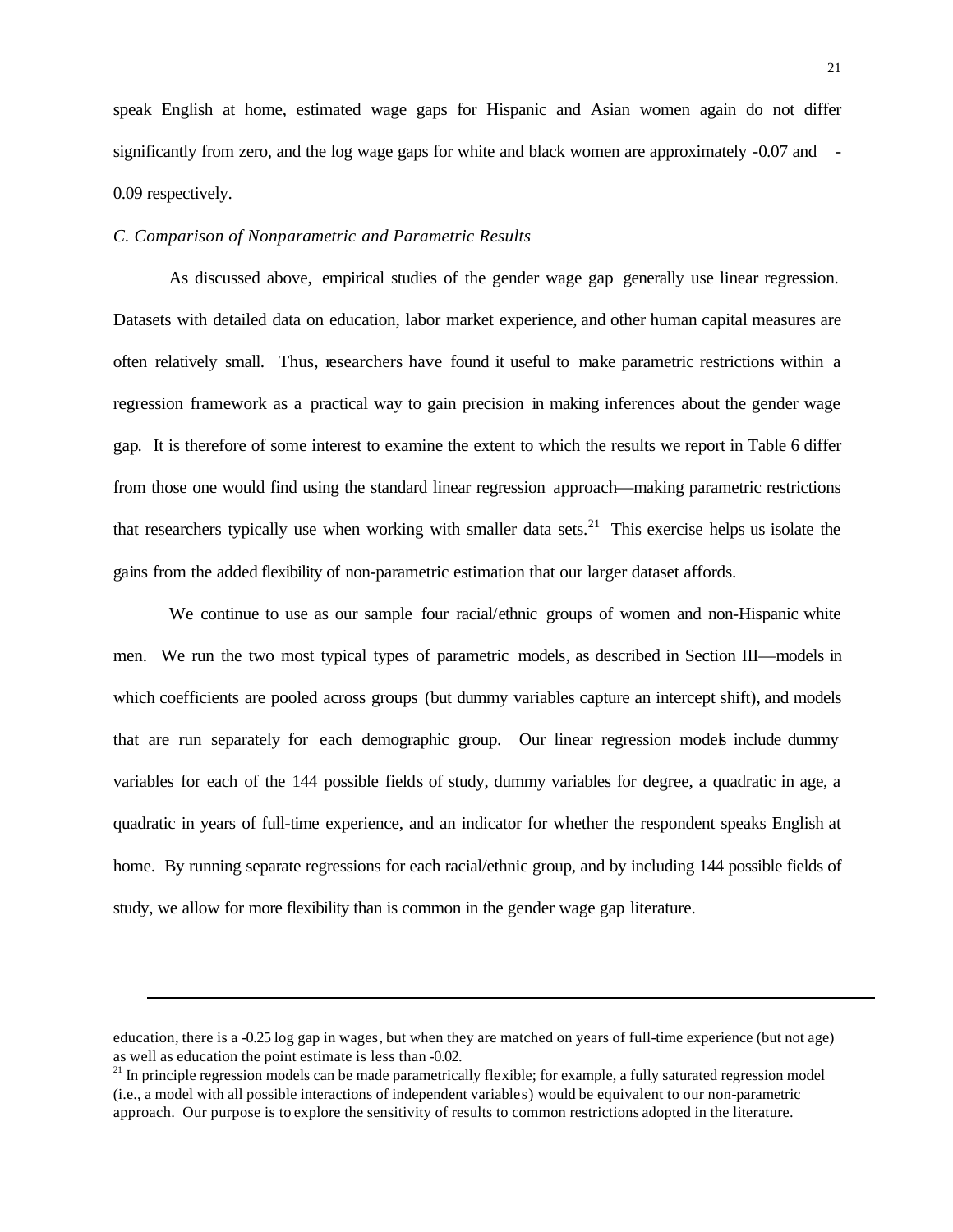Table 7 presents the resulting estimated wage gaps—estimates that are directly comparable to those given in Panel C of Table 6. In the linear regression approaches, the unexplained log wage gap of - 0.11 to -0.13 for black women is similar to the -0.13 gap we estimate using nonparametric methods. For white women, though, the parametric estimates of -0.11 to -0.14 are somewhat larger than the -0.09 estimate from the nonparametric approach. More strikingly, the regression-based estimates of the unexplained gap for Hispanic women (-0.05 to -0.09) and Asian women (-0.12 to -0.14) are quite different from the nonparametric estimates of -0.004 and -0.02 respectively.

#### *D. An Additional Exploration of the Black-White Wage Gap*

In our analyses that use exclusively pre-market factors we consistently estimate that the wage gap for non-Hispanic white women is larger than the gap for non-Hispanic black women. Once we condition on labor market experience by restricting the sample to men and women with high labor market attachment, however, the gap for white women drops below that of black women. This finding parallels analysis by Neal (2004), who demonstrates that estimates of the wage gap between black and white women are understated when one assumes that labor market participation rates are similar between the groups. Neal shows, in fact, that well-educated black women have higher labor market attachment than corresponding white women, whereas the reverse is true for black and white women with low educational levels.

In our empirical investigation of college-educated women, when we restrict attention to women with high labor market attachment, black women have the lowest wages of any demographic group, with a log wage gap of -0.13 relative to non-Hispanic white men. This finding motivates an additional examination of the wage disparities for black and white women. In a related paper (Black, Haviland, Sanders, and Taylor, 2003), studying race and ethnic wage gaps among college-educated men, we similarly find that the gap (relative to non-Hispanic white men) is higher for black men than for Asian and Hispanic men. In that paper we conduct separate analyses for men born in the South and men born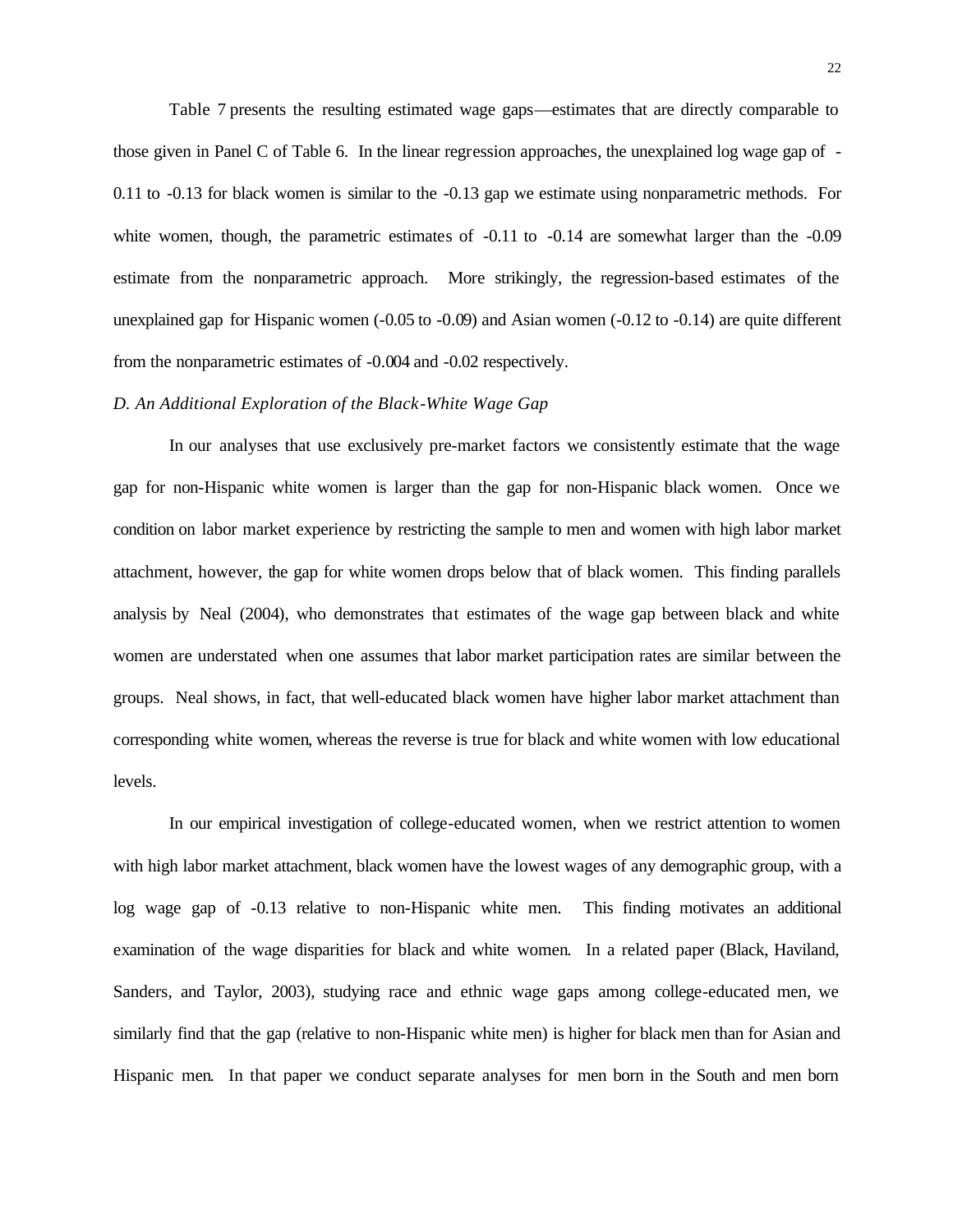elsewhere, which we loosely refer to as the "North."<sup>22</sup> The race wage gap for men born in the South is substantially larger than for men born in the North. We speculate that the relatively large black-white wage gap we observe in the South stems in part from a wide racial disparity in educational opportunity. Card and Krueger (1992) document that especially for school children born prior to 1940 (who would be among the older workers in our sample, or would be parents of the younger workers in our sample ), the quality of the segregated public schools in much of the Southern U.S. was much worse for blacks than for whites.<sup>23</sup> At the college level, Daniel, Black and Smith (2001) note that many historically black institutions of higher education, particularly in the South, rank very low along a number of traditional measures of educational quality. Using evidence provided in Ehrenberg and Rothstein (1993, Table 2) from the NLS Class of 1972, we calculate that among blacks attending college, 66 percent of those born in the South attended a historically black institution, compared to 26 percent of those who were not born in the South.

In Table 8 we report our basic findings for the black-white wage gap among Northern- and Southern-born men, and present corresponding analyses for women. Our comparisons are for women and men who have high labor force attachment. In all cases we are looking at log wage gaps relative to non-Hispanic white men *born in the North.* Northern- and Southern-born black men alike earn less than the reference group, but this disparity is much higher for those born in the South. This same pattern holds for black women, and indeed is even more pronounced; the log wage gap is -0.05 for black women born in the North and -0.21 for those born in the South. These empirical results would seem to be consistent with our observations about the historical North-South differences in educational opportunities for blacks and whites: Black men and women generally attend the same schools, which may be of especially poor quality for many born in the South, and would therefore be subject to the same resulting disadvantage in the labor

 $\overline{\phantom{a}}$ 

 $^{22}$  We define Southern states as Alabama, Arkansas, Florida, Georgia, Kentucky, Louisiana, Mississippi, Missouri, North Carolina, South Carolina, Tennessee, Texas, and Virginia. We refer to individuals born elsewhere as being "not born in the South" or as "Northern-born."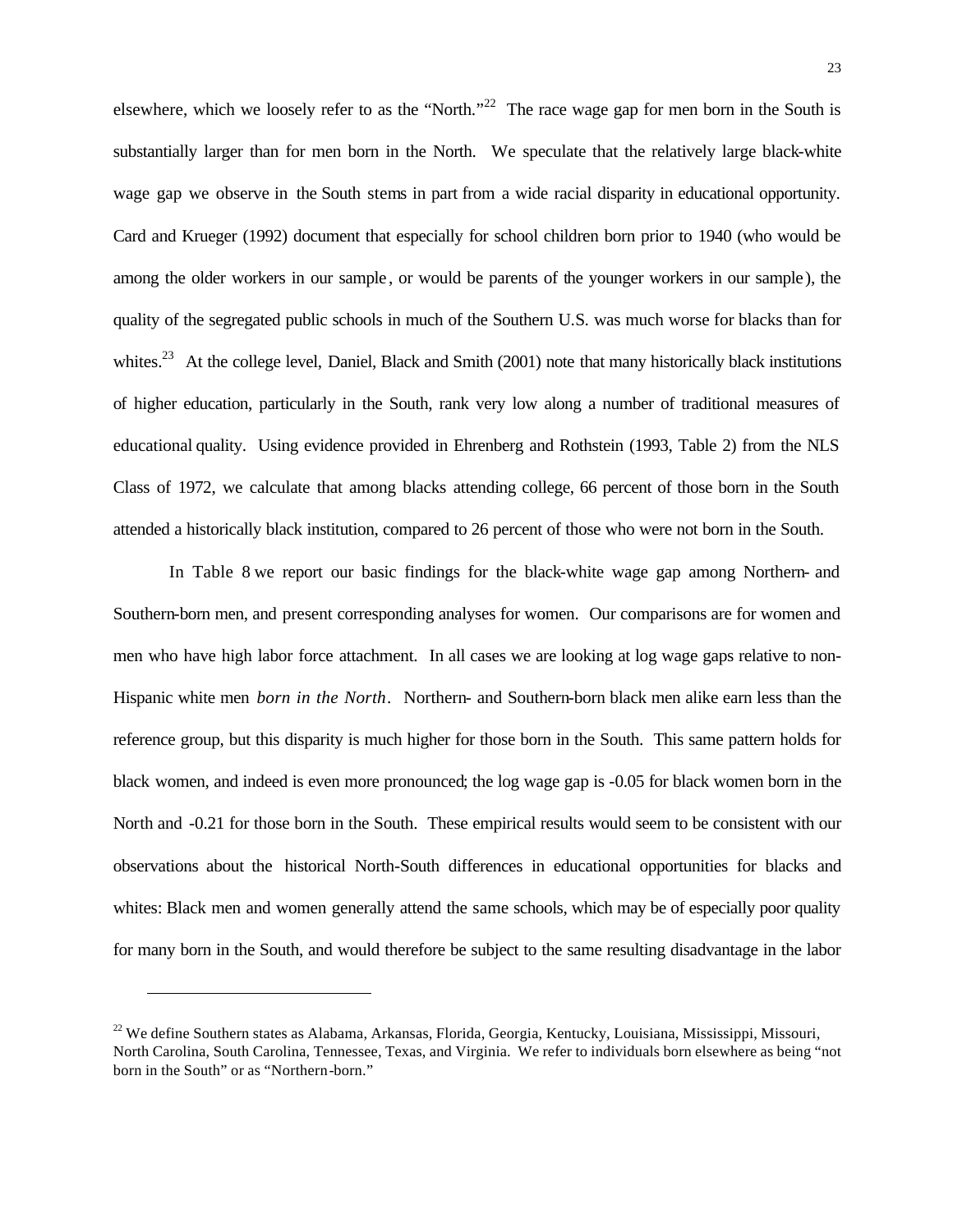market. To our surprise, however, we find that *white* women born in the South, whose educational access is presumably similar to Southern-born white men, are also disadvantaged relative to the Northern-born white women.

There are a number of possible explanations for these findings. Reasonable additional empirical work might focus on North-South differences in educational opportunities for women especially, or might ask if discrimination in labor markets is more pervasive in the South—for black individuals and women generally—than in the North.

#### **VI. Concluding Remarks**

 $\overline{\phantom{a}}$ 

Well-educated women in the U.S. earn approximately 30 percent less than men, a gap that is similar to the gender gap for the workforce generally. In this paper we examine the gender wage gap using a matching estimation procedure and a data set that has considerable detail on education among individuals with higher education. A unique feature of our work is that we analyze wage gaps separately for four groups—non-Hispanic white, black, Hispanic, and Asian women.

When we focus analysis on men and women who speak English at home, we find that between 44 and 73 percent of the gender wage gap is accounted for by such pre-market factors as age, highest degree, and major. When we restrict attention further to women who have "high labor force attachment" (i.e., work experience that is similar to male comparables) we account for between 54 and 99 percent of the gender wage gap. In this latter analysis we find that estimated wage gaps are approximately zero for both Asian and Hispanic women.

 $^{23}$  For example, blacks in the 1920-1929 birth cohort who attended public schools in Alabama, Georgia, Louisiana, Mississippi, or South Carolina typically were in classes that were 30 to 50 percent larger than those of white students and received instruction from teachers who earned less than half as much as teachers in white schools.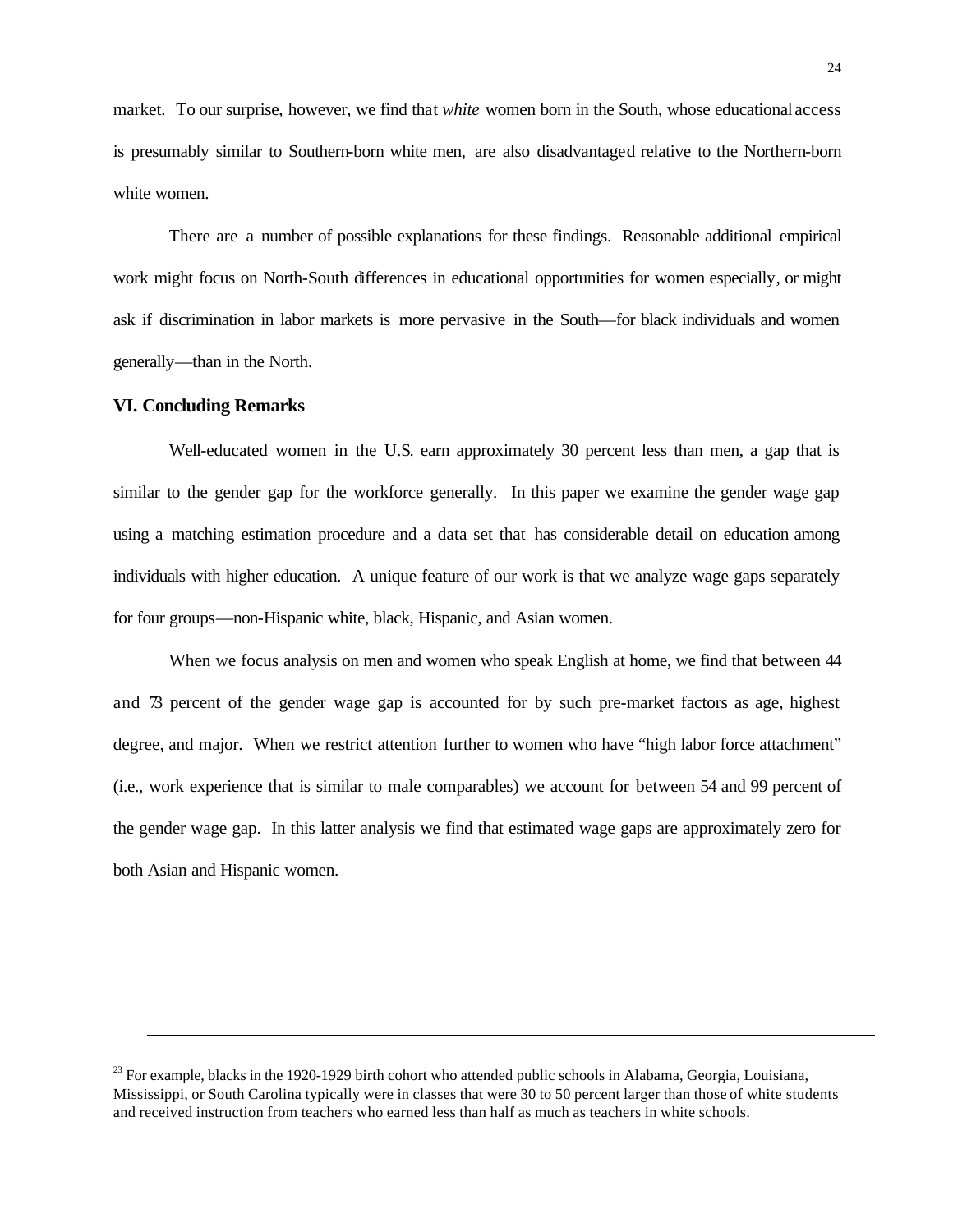One tempting interpretation for our findings is that gender discrimination is not a major factor in wage determination in labor markets for the college educated.<sup>24</sup> There are several important caveats to this interpretation, though. First, our estimates of relatively small wage gaps are based on a select group of women—those, for example, who have generally high levels of labor market experience. There are many women in our sample for whom we have no comparables; we can comfortably draw no inference about the potential role of discrimination for these women.<sup>25</sup> Second, young women who observe discriminatory practices in the labor market may shy away from occupations that are viewed as unfriendly to women, and may indeed make such choices when choosing college majors (i.e., market discrimination may be affecting our "pre-market" educational variables). Third, even though estimates of the unexplained gender gap are near zero for some demographic groups of women, there are other groups for whom the unexplained disparities are still quite substantial. Most notably, black and white women born in the South earn substantially less than comparable white men (both Northern- and Southern-born). Further investigation is merited into regional variation in race and gender wage disparities.

Our final observation concerns methodology. The inferences we draw in this paper are based on a simple and intuitively appealing matching model that has not heretofore been used in studying gender wage gaps. In some cases, our empirical findings using this methodology differ from those one would find using parametric models that are commonly used in labor economics. Our work thus reinforces concerns expressed in recent literature (e.g., Heckman, Lochner, and Todd, 2003) about the application of regression-based models in studying wage determination.

 $\overline{\phantom{a}}$ 

 $24$  If such an interpretation is correct, then our work can be seen as reinforcing the idea that a primary key to reducing gender disparities lies in educational opportunities provided to girls and young women, and the gender norms that influence the choices these young women make.

<sup>&</sup>lt;sup>25</sup> Moreover, it is possible that women who have high labor force attachment are disproportionately among the most talented women (along dimensions that are not measured in our data), and we may be therefore underestimating wage gaps for women generally when we focus on this group.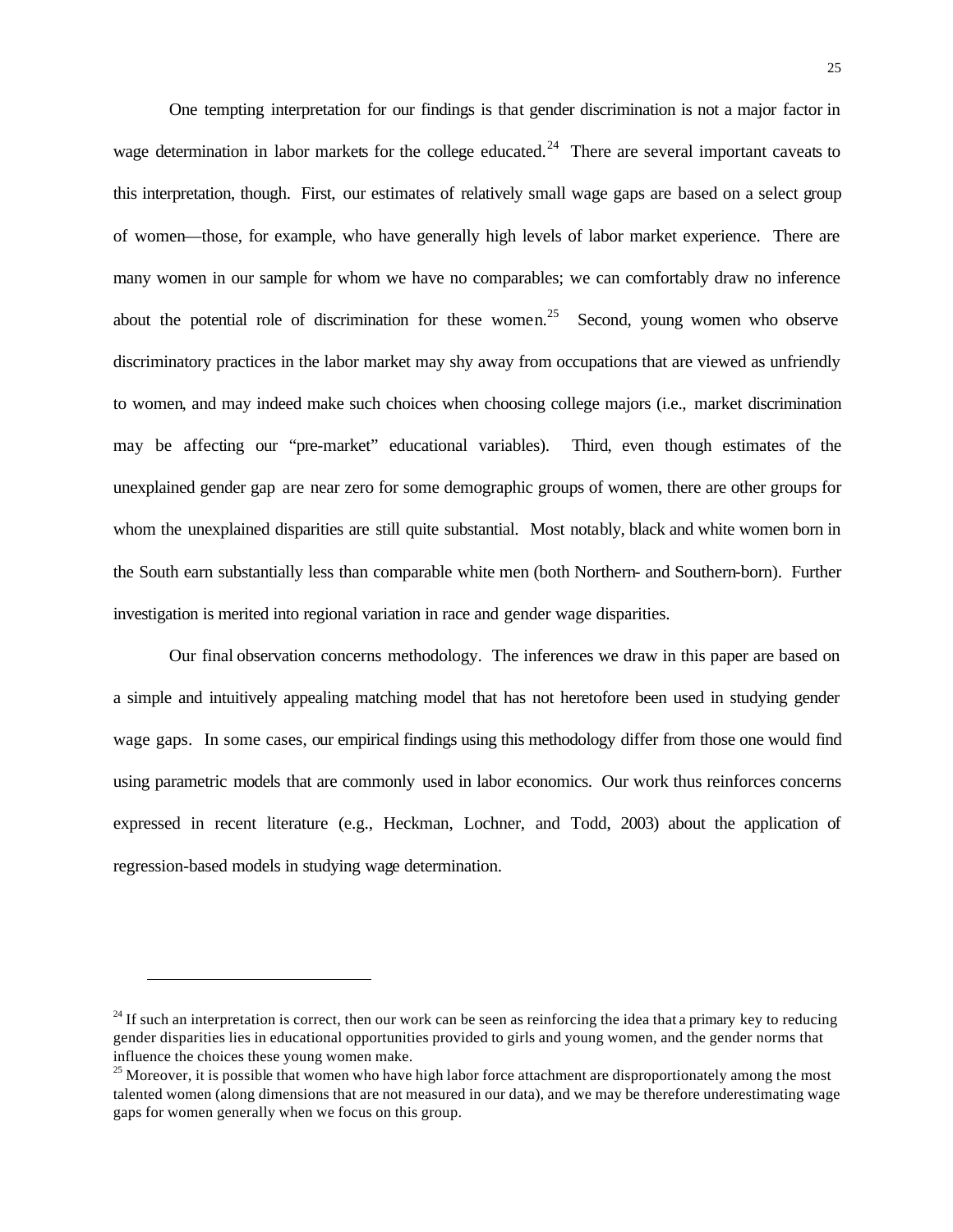#### **References**

- Altonji, J. and Blank, R. (1999), "Gender and Race in the Labor Market," in *Handbook of Labor Economics* (Volume 3), eds. O. Ashenfelter and D. Card, New York: Elsevier Science Press, 3143-4259.
- Barsky, R., Bound, J., Charle s, K., and Lupton, J. (2002), "Accounting for the Black-White Wealth Gap: A Nonparametric Approach," *Journal of the American Statistical Association,* 97, 663-673.
- Becker, G. S. (1985), "Human Capital, Effort, and the Sexual Division of Labor," *Journal of Labor Economics,* 3(1), S33-S58.
- Black, D., Sanders, S., and Taylor, L. (2003), "Measurement of Higher Education in the Census and CPS," *Journal of the American Statistical Association*, 98(463), 545-554.
- Black, D., Haviland, A., Sanders, S., and Taylor, L. (2003), "Why Do Minority Men Earn Less? A Study of Wage Differentials among the Highly Educated," manuscript, Heinz School, Carnegie Mellon University.
- Blau, F., and Ferber. M. (1987), "Discrimination: Empirical Evidences from the United States," *American Economic Review,* 77(2), 316-320.
- Brown, C. and Corcoran, M. (1997), "Sex-Based Differences in School Content and the Male/Female Wage Gap," *Journal of Labor Economics,* 15, 431-65.
- Borjas, G. J. (1994), "The Economics of Immigration," *Journal of Economic Literature,* 32(4), 1667- 1717.
- Canty, A., and Davison, A.C. (1999), "Resampling-based Variance Estimation for Labour Force Surveys," *The Statistician,* 48(3), 379-391.
- Card, D. and Kruger, A., (1992), "School Quality and Black-White Relative Earnings: A Direct Assessment," *Quarterly Journal of Economics* 107, 151-200.
- Daniel, K., Black, D., and Smith, J. (2001), "Does Affirmative Action Raise Wages? Racial Differences in the Effects of College Quality and Student Body Diversity on Wages," in Gary Orfield, ed., *Diversity Challenged.* Cambridge: Harvard Education Publishing Group.
- Ehrenberg, R. and Rothstein, D., (1993), "Do Historically Black Institutions of Higher Education Confer Unique Advantages on Black Students: An Initial Analysis," NBER Working Paper 4356.
- Grogger, J., and Eide, E. (1995), "Changes in College Skills and the Rise in the College Wage Premium," *Journal of Human Relations,* 30, 280-310.
- Haviland, A. (2003), "Understanding Wage Gaps among the Highly Educated," unpublished Ph. D. dissertation, Carnegie Mellon University, Department of Statistics and Heinz School of Public Policy.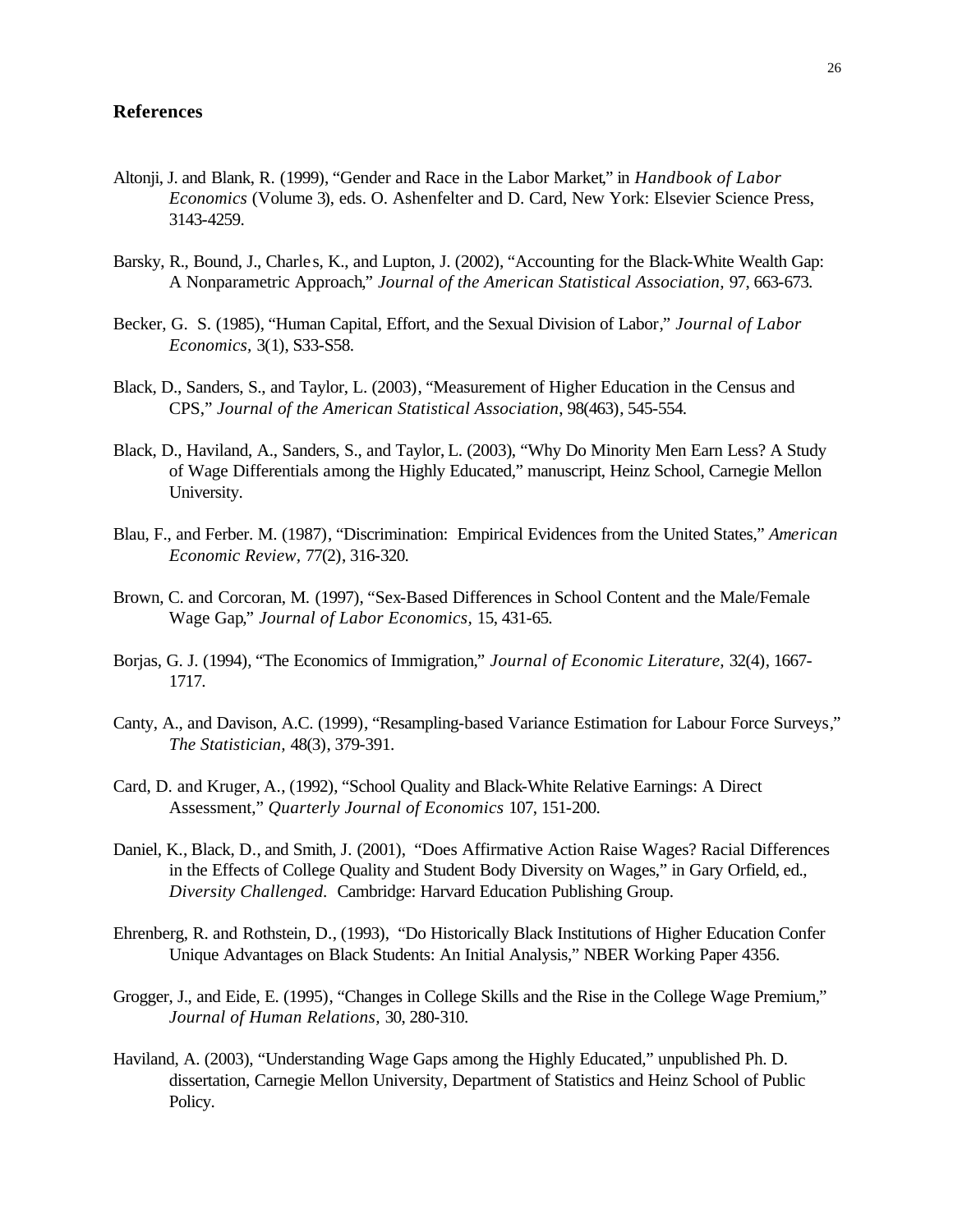- Heckman, J., Ichimura, H., Smith, J., and Todd, P, (1998), "Characterizing Selection Bias Using Experimental Data," *Econometrica* 66, 1017-1098.
- Heckman, J. J., Ichimura, H., and Todd, P. (1998), "Matching As an Econometric Evaluation Estimator," *Review of Economic Studies,* 65, 261-294.
- Heckman, J. J., Lochner, L., and Todd, P. (2003), "Fifty Years of Mincer Earnings Regressions," Working Paper 9732, National Bureau of Economic Research.
- Kidd, M., and Shannon M. (1996), "The Gender Wage Gap: A Comparison of Australia and Canada," *Industrial and Labor Relations Review,* 49(4), 729-746.
- Loury, L.D. (1997), "The Gender Earnings Gap among College-Educated Workers," *Industrial and Labor Relations Review,* 43, 418-433.
- Machin, S., and Puhani, P. A. (2002), "Subject of Degree and the Gender Wage Differential: Evidence from the UK and Germany," Discussion paper 2002-28, University of St. Gallen, Department of Economics.
- Neal, D. (2004), "The Measured Black-White Wage Gap among Women Is Too Small," *Journal of Political Economy,* 112, S1-S28.
- Neal, D. and Johnson, W. (1996), "The Role of Premarket Factors in Black-White Wage Differences," *Journal of Political Economy,* 104, 869-95.
- Nopo, H. (2004), "Matching as a Tool to Decompose Wage Gaps," IZA discussion paper no. 981.
- Paglin, M., and Rufolo, A. M. (1990), "Heterogeneous Human Capital, Occupations Choice, and Male Female Earnings Differences," *Journal of Labor Economics,* 8, 123-144.
- Racine, J. S., and Green, C. A. (2002), "Nonparametric Estimation of Union and Gender Wage Gaps," Unpublished paper, Syracuse University, Department of Economics.
- Shao, J., and Tu, D. (1995), *The Jackknife and Bootstrap,* New York: Springer-Verlag.
- Smith, J. P., and Ward, M. P. (1985), "Time Series Growth in the Female Labor Force," *Journal of Labor Economics,* 3(1:S), S59-S90.
- Trejo, S. (1997), "Why Do Mexican Americans Earn Low Wages?" *Journal of Political Economy,* 105(6), 1235-68.
- Weinberger, C. (1998), "Race and Gender Wage Gaps in the Market for Recent College Graduates," *Industrial Relations,* 37(1), 67-84.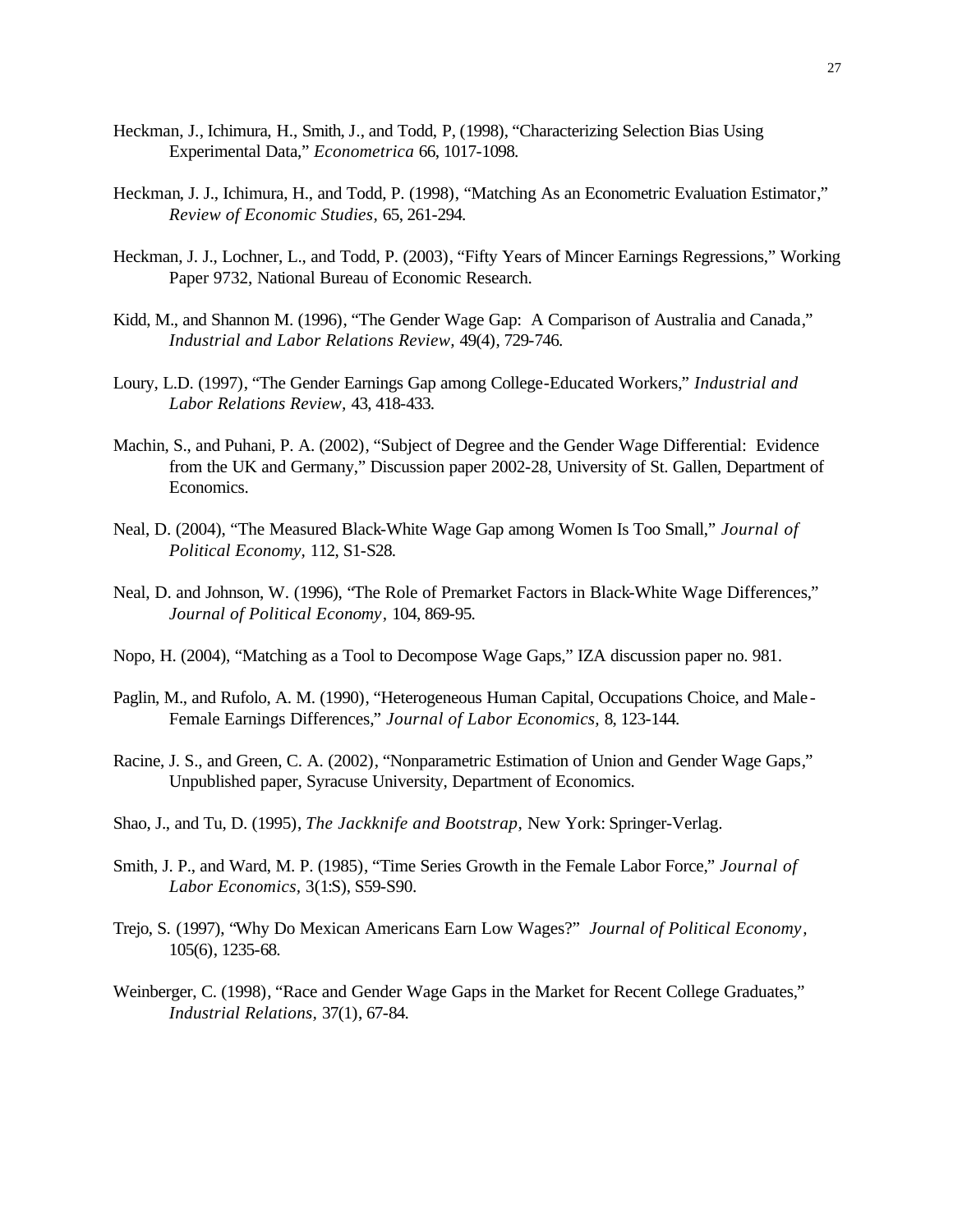## **Table 1 Distributions of Highest Degrees and Bachelor's Major for Women and Men**

| Panel A: Highest degree |        | White  |       | <b>Black</b> |       | <b>Hispanic</b> |       | Asian |
|-------------------------|--------|--------|-------|--------------|-------|-----------------|-------|-------|
|                         | F      | М      | F     | M            | F     | М               | F     | M     |
| Bachelor's              | 70.20  | 63.34  | 67.71 | 68.28        | 69.28 | 65.44           | 72.32 | 54.24 |
| Master's                | 24.66  | 22.89  | 27.97 | 22.57        | 23.68 | 20.90           | 19.59 | 27.13 |
| Professional degree     | 3.28   | 9.00   | 2.70  | 5.69         | 4.34  | 9.58            | 5.81  | 10.02 |
| Ph.D.                   | 1.87   | 4.76   | 1.62  | 3.46         | 2.70  | 4.08            | 2.29  | 8.62  |
| N                       | 36.256 | 56.524 | 6.514 | 4.887        | 3,250 | 4.103           | 5.422 | 7,633 |

| <b>Panel B: Bachelor's</b><br><b>Major</b> | Men's Mean<br>Wage of |          |        |              |                 |        |
|--------------------------------------------|-----------------------|----------|--------|--------------|-----------------|--------|
|                                            | <b>Bachelor's</b>     | White    | White  | <b>Black</b> | <b>Hispanic</b> | Asian  |
|                                            | <b>Degree</b>         | Men      | Women  | Women        | Women           | Women  |
| Engineering                                | \$25.43               | 12.72%   | 1.04%  | 0.70%        | 1.85%           | 3.77%  |
| Mathematical sciences                      | 22.18                 | 2.53     | 1.74   | 1.53         | 1.20            | 2.62   |
| Business & economics                       | 21.68                 | 28.10    | 12.08  | 16.75        | 16.06           | 21.24  |
| Physical sciences                          | 19.96                 | 4.57     | 1.25   | 0.91         | 1.36            | 4.08   |
| Social sciences                            | 19.69                 | 13.91    | 13.90  | 16.56        | 15.45           | 9.96   |
| Engineering technology                     | 19.29                 | 1.88     | 0.10   | 0.17         | 0.29            | 0.21   |
| Health professions                         | 19.24                 | 2.61     | 10.47  | 8.92         | 9.00            | 16.64  |
| Computer sciences                          | 18.76                 | 1.75     | 0.95   | 1.25         | 1.32            | 2.96   |
| <b>Life Sciences</b>                       | 17.58                 | 4.94     | 3.93   | 3.85         | 4.19            | 6.76   |
| Education                                  | 17.22                 | 8.10     | 27.83  | 29.02        | 23.58           | 1.29   |
| Professional degrees                       | 17.16                 | 5.33     | 9.01   | 11.15        | 8.52            | 4.86   |
| Humanities                                 | 17.14                 | 6.76     | 10.41  | 5.88         | 11.99           | 9.89   |
| Agricultural sciences                      | 16.46                 | 2.58     | 0.83   | 0.39         | 1.06            | 1.29   |
| Fine arts                                  | 16.22                 | 3.30     | 6.02   | 2.46         | 3.79            | 4.54   |
| Major not elsewhere<br>classified          | ---                   | 0.91     | 0.43   | 0.48         | 0.36            | 0.73   |
| <b>Dissimilarity Index</b>                 |                       | $0.00\%$ | 45.40% | 43.55%       | 41.98%          | 35.93% |

| <b>Panel C: Mean Fraction Female</b><br>Within Undergraduate Major | White  | <b>Black</b> | <b>Hispanic</b> | Asian  |
|--------------------------------------------------------------------|--------|--------------|-----------------|--------|
| Men                                                                | 33.89% | 39.15%       | 35.11%          | 26.45% |
| Women                                                              | 61.44% | 59.84%       | 57.60%          | 51.99% |

Notes: Authors' calculation, NSCG. The data are weighted to account for sample stratification. In Panel B, men's mean wage of bachelor's degree is estimated using only men whose highest degree completed is a BA, while the percentage of each group selecting each undergraduate college major includes those with higher degrees. The 144 majors in the NSCG are aggregated in Panel, B but the full set of majors is used to calculate the dissimilarity index in Panel B and all results in Panel C.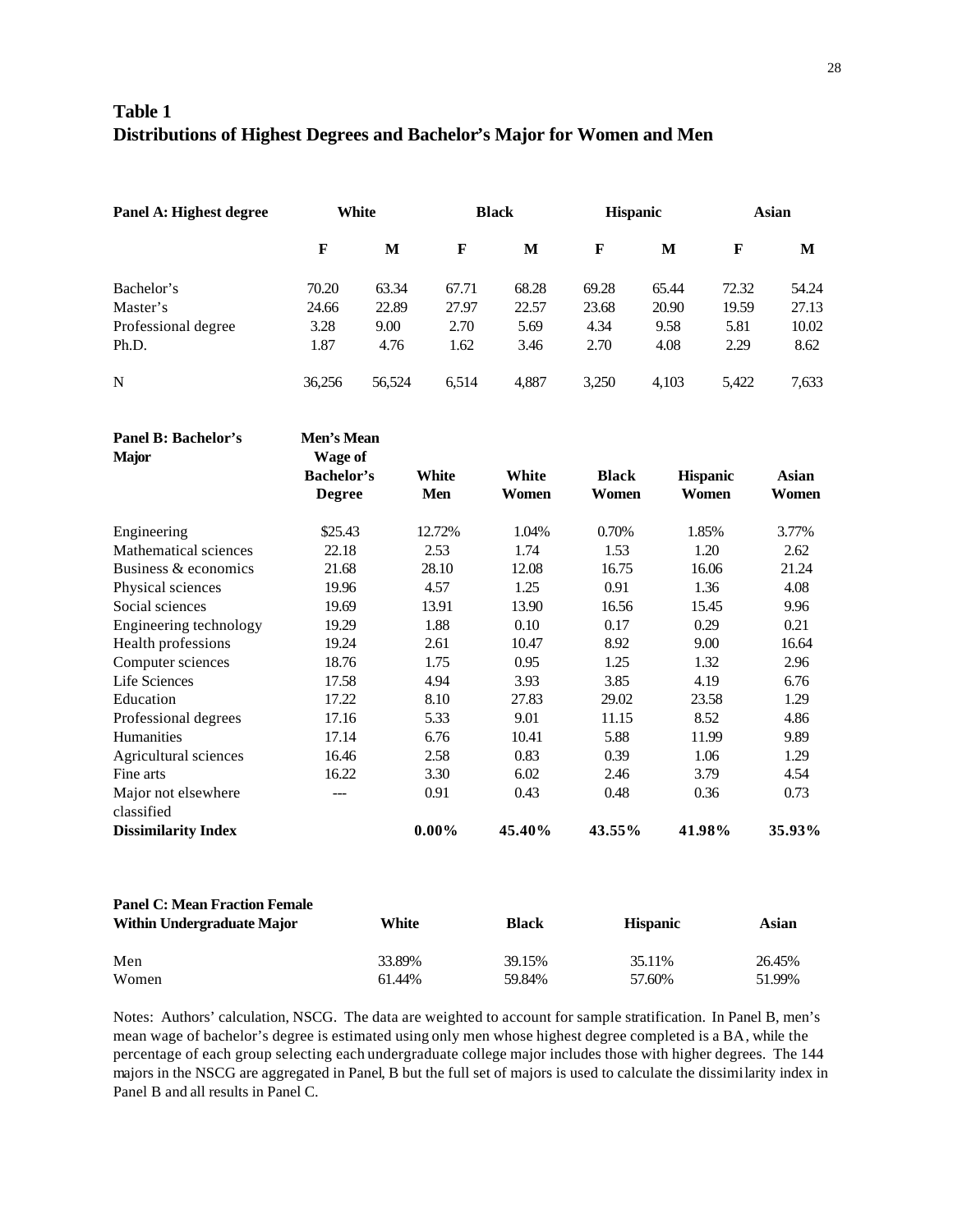#### **Table 2: Distribution of Undergraduate Majors for Four Cohorts of Women and White Men**

| Panel A: All Women              |                          |           |       | <b>Age Cohorts</b> |       |
|---------------------------------|--------------------------|-----------|-------|--------------------|-------|
|                                 | <b>Women's Mean Wage</b> |           |       |                    |       |
| <b>Broad Major Categories</b>   | of Bachelor's Degree     | 25-30     | 31-40 | $41 - 50$          | 51-60 |
| <b>Health Professions</b>       | \$16.84                  | 10.55     | 11.92 | 9.25               | 9.88  |
| <b>Mathematical Sciences</b>    | 16.30                    | 1.37      | 1.75  | 2.18               | 1.58  |
| <b>Computer Sciences</b>        | 15.83                    | 2.66      | 0.85  | 0.36               | 0.08  |
| Engineering technology          | 15.45                    | 0.25      | 0.12  | 0.02               | 0.03  |
| <b>Physical Sciences</b>        | 14.87                    | 1.45      | 1.31  | 1.24               | 1.59  |
| Engineering                     | 14.47                    | 2.81      | 0.91  | 0.39               | 0.28  |
| Humanities                      | 14.33                    | 6.79      | 9.13  | 13.75              | 11.99 |
| <b>Business and Economics</b>   | 13.91                    | 23.93     | 11.57 | 7.56               | 6.27  |
| Education                       | 13.56                    | 14.81     | 25.93 | 34.62              | 38.27 |
| <b>Social Sciences</b>          | 13.42                    | 12.50     | 14.70 | 14.93              | 12.39 |
| Life Sciences                   | 13.09                    | 4.63      | 4.72  | 3.18               | 2.80  |
| Fine Arts                       | 12.67                    | 5.07      | 6.23  | 5.47               | 5.66  |
| <b>Professional Degrees</b>     | 12.48                    | 11.10     | 9.49  | 6.44               | 8.42  |
| <b>Agricultural Sciences</b>    | 11.08                    | 1.51      | 0.98  | 0.22               | 0.29  |
| Other Majors                    | ***                      | 0.58      | 0.40  | 0.38               | 0.48  |
| Panel B: Non-Hispanic White Men |                          |           |       | <b>Age Cohorts</b> |       |
|                                 | Men's Mean Wage of       |           |       |                    |       |
| <b>Broad Major Categories</b>   | <b>Bachelor's Degree</b> | $25 - 30$ | 31-40 | $41 - 50$          | 51-60 |
| <b>Health Professions</b>       | \$19.24                  | 1.74      | 2.95  | 2.37               | 3.42  |
| <b>Mathematical Sciences</b>    | 22.18                    | 1.76      | 2.06  | 3.56               | 2.50  |
| <b>Computer Sciences</b>        | 18.76                    | 4.48      | 1.85  | 0.67               | 0.20  |
| <b>Engineering Technology</b>   | 19.29                    | 2.75      | 1.82  | 1.58               | 1.51  |
| <b>Physical Sciences</b>        | 19.96                    | 3.92      | 4.23  | 4.70               | 5.82  |
| Engineering                     | 25.43                    | 14.85     | 10.75 | 11.43              | 16.59 |
| Humanities                      | 17.14                    | 4.80      | 6.50  | 7.75               | 7.85  |
| <b>Business and Economics</b>   | 21.68                    | 32.69     | 26.87 | 27.04              | 26.98 |
| Education                       | 17.22                    | 3.90      | 7.77  | 9.89               | 10.60 |
| <b>Social Sciences</b>          | 19.69                    | 10.21     | 15.16 | 16.32              | 11.39 |
| Life Sciences                   | 17.58                    | 4.39      | 6.12  | 4.77               | 3.50  |
| Fine Arts                       | 16.22                    | 3.66      | 3.79  | 2.97               | 2.50  |
| Professional Degrees            | 17.16                    | 7.32      | 6.50  | 4.05               | 2.86  |
| <b>Agricultural Sciences</b>    | 16.46                    | 2.71      | 2.74  | 2.03               | 3.15  |
| Other Majors                    | ***                      | 0.81      | 0.91  | 0.87               | 1.13  |

Notes: Authors' calculation, NSCG. The data are weighted to account for sample stratification. Mean wage of bachelor's degree is estimated using only women or men whose highest degree completed is a BA, while the percentage of each group selecting each college major includes those with higher degrees. The 144 majors in the NSCG are aggregated into the broad categories shown in these tables.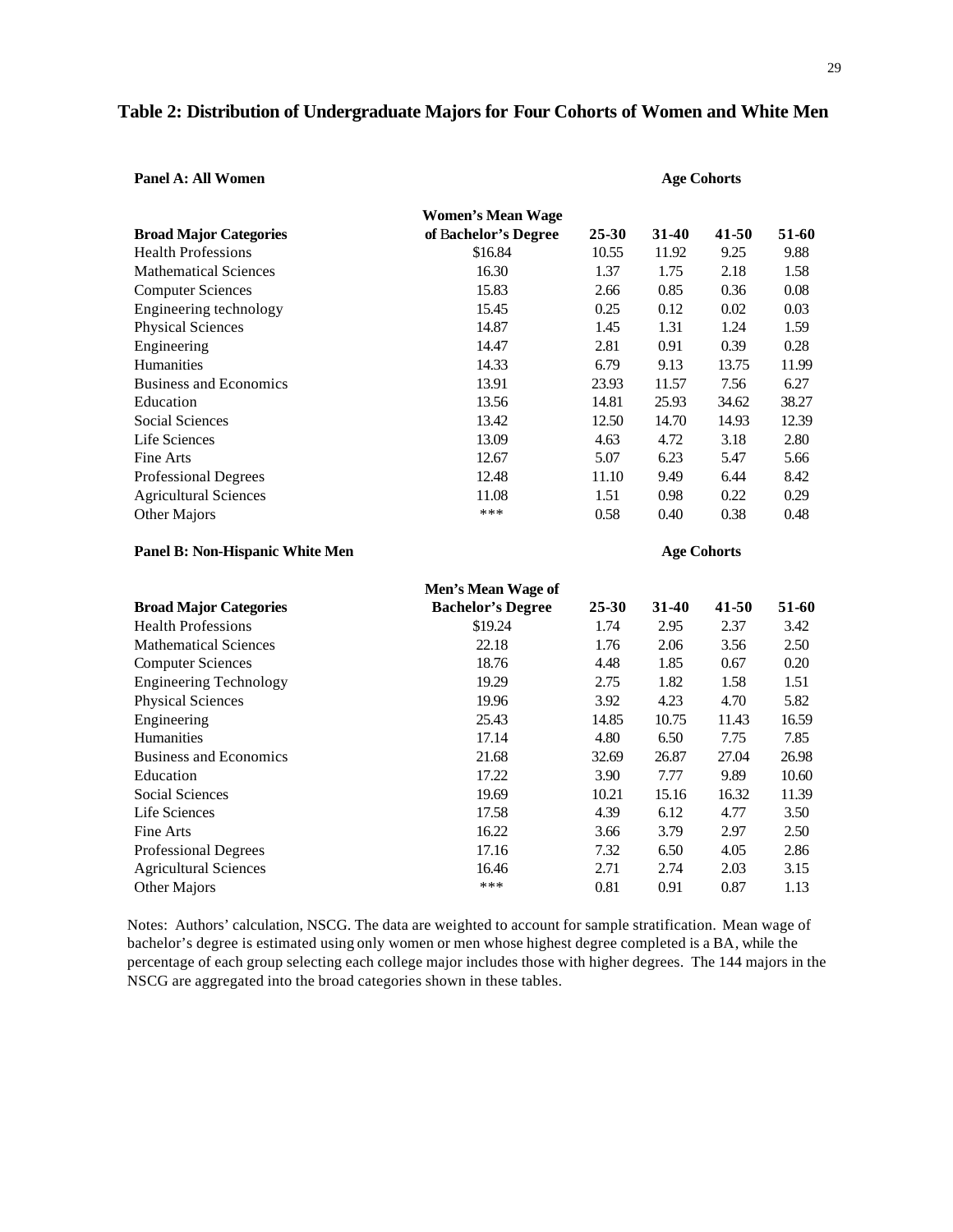| (1)                              | (2)                 | (3)                 |
|----------------------------------|---------------------|---------------------|
| $-0.279$<br>(0.007)              | $-0.272$<br>(0.006) | $-0.221$<br>(0.007) |
| $-0.286$                         | $-0.279$            | $-0.211$            |
|                                  |                     |                     |
| $-0.321$<br>(0.004)              | $-0.293$<br>(0.004) | $-0.219$<br>(0.004) |
| $-0.316$                         | $-0.279$            | $-0.208$            |
| N <sub>o</sub><br>N <sub>0</sub> | Yes<br><b>Yes</b>   | Yes<br>Yes<br>Yes   |
|                                  | N <sub>0</sub>      | N <sub>o</sub>      |

## **Table 3: Estimated Gender Wage Gaps using Regression-Based Specifications**

<sup>a</sup>The coefficient on the female dummy variable is reported, dummy variables for black, Asian and Hispanic are included in the model.

<sup>b</sup> The amount of the total wage gap due to differences in group specific coefficients is reported.

Notes: For Panel B, the source is authors' calculation, NSCG. Standard errors for group specific regression models from Altonji and Blank (1999) were not provided nor do we present standard errors for the group specific estimates calculated here. The sample size for all pooled regressions in Panel B is 82,980. The sample does not include those with missing values on any controls or those whose industry was military. Sample sizes for the group specific regressions in Panel B are 49,661 for men and 33,319 for women. The data are weighted to account for sample stratification.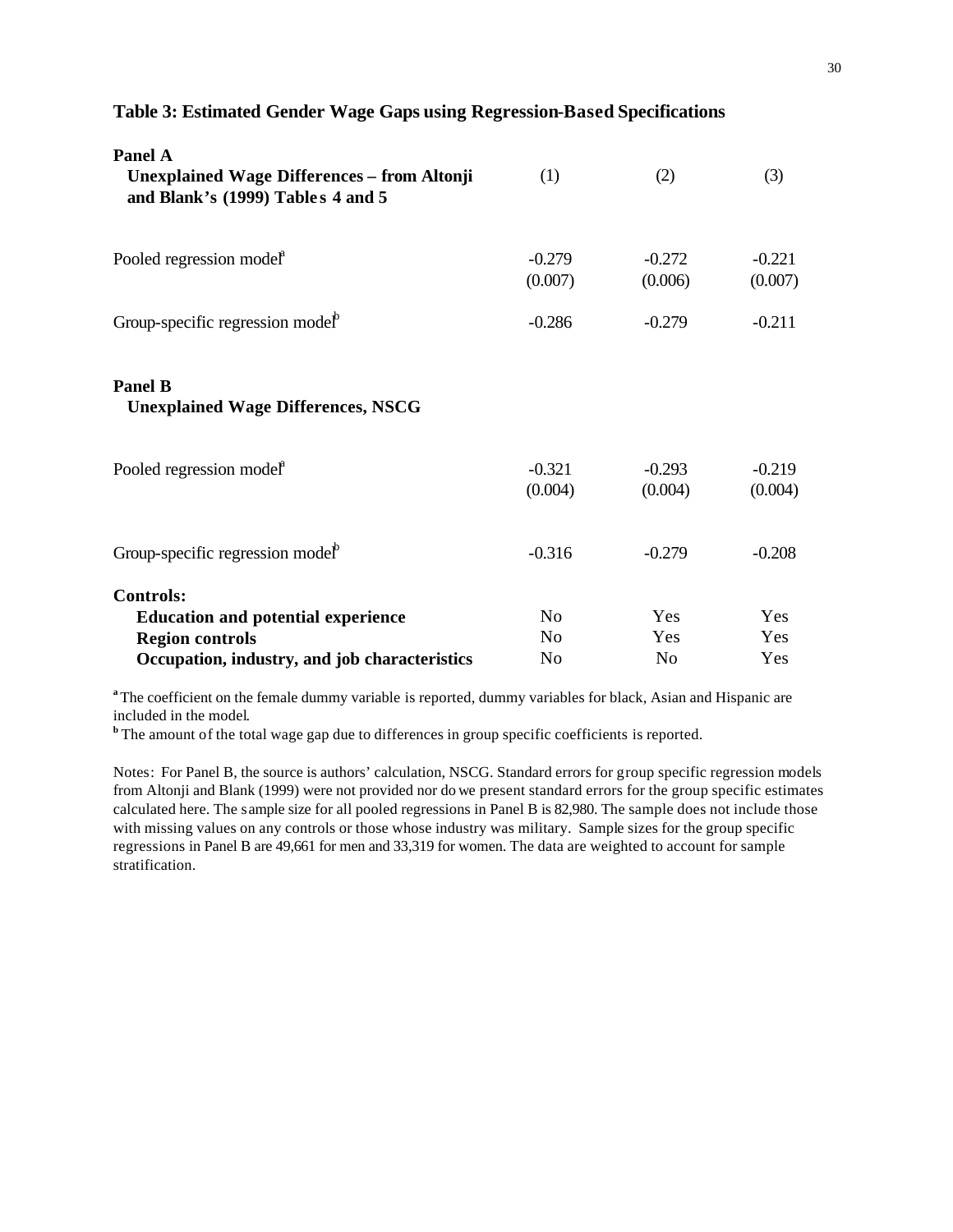|                                                                               | <b>White</b> | <b>Black</b> | <b>Hispanic</b> | <b>Asian</b> |
|-------------------------------------------------------------------------------|--------------|--------------|-----------------|--------------|
| Panel A: Census education meas ure                                            |              |              |                 |              |
| Wage gap (relative to white men)                                              | $-0.329$     | $-0.279$     | $-0.387$        | $-0.356$     |
|                                                                               | (0.0050)     | (0.0076)     | (0.0123)        | (0.0101)     |
| Gap not explained by differences in highest                                   | $-0.283$     | $-0.239$     | $-0.299$        | $-0.315$     |
| degree and age                                                                | (0.0049)     | (0.0074)     | (0.0124)        | (0.0102)     |
| N                                                                             | 30,494       | 7,127        | 3,455           | 5,157        |
| Panel B: Census education measure, drop<br>NSCG non-response and out of scope |              |              |                 |              |
| Wage gap (relative to white men)                                              | $-0.334$     | $-0.269$     | $-0.363$        | $-0.346$     |
|                                                                               | (0.0054)     | (0.0088)     | (0.0131)        | (0.0115)     |
| Gap not explained by differences in highest                                   | $-0.293$     | $-0.239$     | $-0.281$        | $-0.312$     |
| degree and age                                                                | (0.0054)     | (0.0085)     | (0.0132)        | (0.0116)     |
| N                                                                             | 24,998       | 5,194        | 2,578           | 3,905        |
| <b>Panel C: NSCG education measure</b>                                        |              |              |                 |              |
| Wage gap (relative to white men)                                              | $-0.333$     | $-0.258$     | $-0.339$        | $-0.337$     |
|                                                                               | (0.0056)     | (0.0089)     | (0.0134)        | (0.0120)     |
| Gap not explained by differences in highest                                   | $-0.282$     | $-0.221$     | $-0.251$        | $-0.299$     |
| degree and age                                                                | (0.0055)     | (0.0087)     | (0.0130)        | (0.0121)     |
| N                                                                             | 23,786       | 4,804        | 2,320           | 3,621        |

#### **Table 4: Gender Wage Gaps – The Role of Census Measurement Error**

Notes: Authors' calculation, NSCG. The data are weighted to account for sample stratification. Estimates are from nonparametric regressions. All differentials are computed relative to white men. In Panels A and B, we match workers on their age and Census-reported highest degree. In Panel C, we match workers on their age and NSCGreported highest degree. Bootstrapped standard errors are reported in parentheses based on 1,000 replications.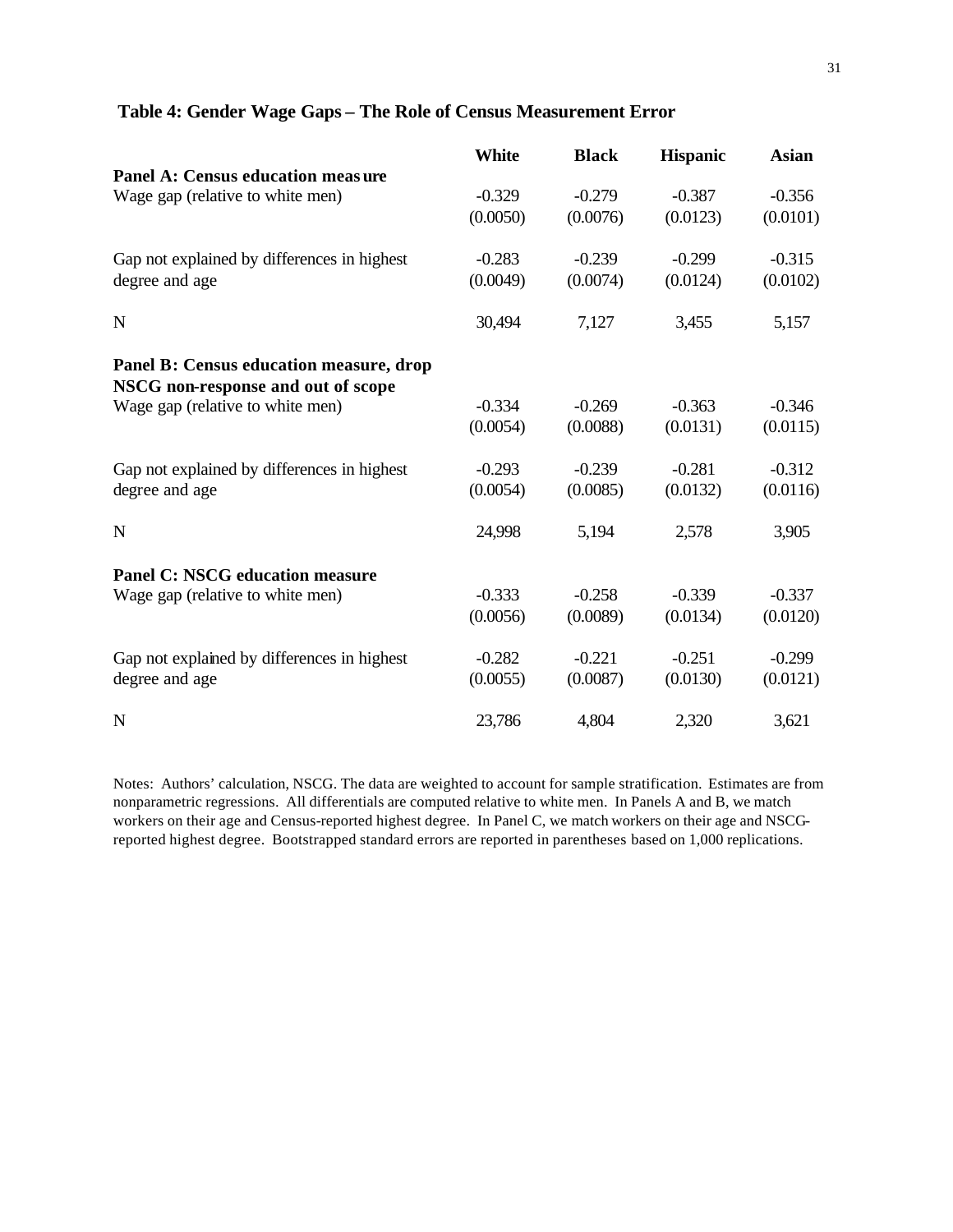#### **Table 5: Gender Wage Gaps Using Pre-Market Factors Only**

|                                             | <b>White</b> | <b>Black</b> | <b>Hispanic</b> | <b>Asian</b> |
|---------------------------------------------|--------------|--------------|-----------------|--------------|
| <b>Panel A: NSCG education measure</b>      |              |              |                 |              |
| Wage gap (relative to white men)            | $-0.333$     | $-0.258$     | $-0.339$        | $-0.337$     |
|                                             | (0.0056)     | (0.0089)     | (0.0134)        | (0.0120)     |
| Gap not explained by differences in highest | $-0.282$     | $-0.221$     | $-0.251$        | $-0.299$     |
| degree and age                              | (0.0055)     | (0.0087)     | (0.0130)        | (0.0121)     |
| $\mathbf N$                                 | 23,786       | 4,804        | 2,320           | 3,621        |
| Matching rates                              | 1.00         | 1.00         | 1.00            | 1.00         |
| Panel B: NSCG education measure and         |              |              |                 |              |
| major                                       |              |              |                 |              |
| Wage gap (relative to white men)            | $-0.339$     | $-0.268$     | $-0.345$        | $-0.340$     |
|                                             | (0.0062)     | (0.0104)     | (0.0149)        | (0.0133)     |
| Gap not explained by differences in highest | $-0.184$     | $-0.132$     | $-0.159$        | $-0.272$     |
| degree, majors, and age                     | (0.0093)     | (0.0128)     | (0.0185)        | (0.0174)     |
| N                                           | 20,622       | 4,188        | 2,024           | 3,106        |
| Matching rates                              | 0.867        | 0.872        | 0.872           | 0.858        |
| Panel C: NSCG education measure and         |              |              |                 |              |
| major, speak English at home                |              |              |                 |              |
| Wage gap (relative to white men who speak   | $-0.342$     | $-0.265$     | $-0.299$        | $-0.260$     |
| English at home)                            | (0.0065)     | (0.0108)     | (0.0258)        | (0.0203)     |
| Gap not explained by differences in highest | $-0.190$     | $-0.131$     | $-0.082$        | $-0.105$     |
| degree, majors, and age                     | (0.0095)     | (0.0129)     | (0.0299)        | (0.0248)     |
| N                                           | 19,095       | 3,917        | 645             | 950          |
| Matching rates                              | 0.860        | 0.866        | 0.888           | 0.859        |

Notes: Authors' calculation, NSCG. The data are weighted to account for sample stratification. Estimates are from nonparametric regressions. All differentials are computed relative to white men. In Panel A, workers are matched on their age and NSCG-reported highest degree. In Panel B, we match workers on their age, NSCG-reported highest degree, and their highest degree major field of study. In Panel C, we match workers as in Panel B, but only those workers who speak only English at home. Bootstrapped standard errors are reported in parentheses based on 1,000 replications.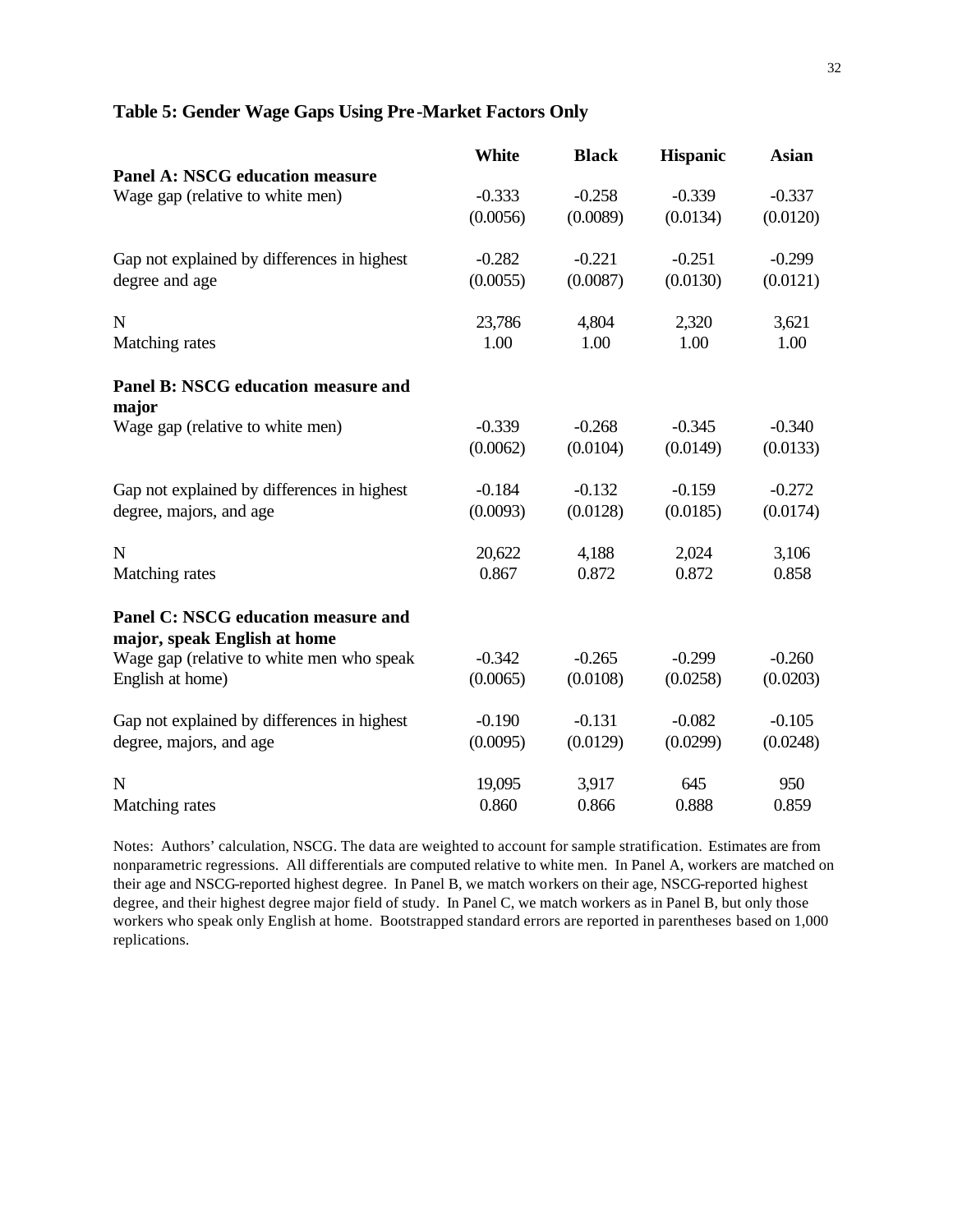|                                                                     | White    | <b>Black</b> | Hispanic | <b>Asian</b> |
|---------------------------------------------------------------------|----------|--------------|----------|--------------|
| Panel A: NSCG education measure                                     |          |              |          |              |
| Wage gap (relative to white men)                                    | $-0.293$ | $-0.273$     | $-0.330$ | $-0.249$     |
|                                                                     | (0.0065) | (0.0107)     | (0.0160) | (0.0153)     |
| Gap not explained by differences in highest                         | $-0.176$ | $-0.217$     | $-0.178$ | $-0.156$     |
| degree and age                                                      | (0.0062) | (0.0100)     | (0.0157) | (0.0154)     |
| N                                                                   | 12,509   | 2,950        | 1,251    | 1,660        |
| Matching rates                                                      | 1.00     | 1.00         | 1.00     | 1.00         |
| Panel B: NSCG education measure and                                 |          |              |          |              |
| major                                                               | $-0.297$ | $-0.281$     | $-0.340$ | $-0.253$     |
| Wage gap (relative to white men)                                    |          |              |          |              |
|                                                                     | (0.0075) | (0.0122)     | (0.0174) | (0.0181)     |
| Gap not explained by differences in highest                         | $-0.086$ | $-0.127$     | $-0.090$ | $-0.159$     |
| degree, majors, and age                                             | (0.0097) | (0.0144)     | (0.0214) | (0.0217)     |
| N                                                                   | 10,426   | 2,494        | 1,056    | 1,376        |
| Matching rates                                                      | 0.833    | 0.845        | 0.844    | 0.829        |
| Panel C: NSCG education measure and<br>major, speak English at home |          |              |          |              |
| Wage gap (relative to white men)                                    | $-0.302$ | $-0.279$     | $-0.268$ | $-0.213$     |
|                                                                     | (0.0077) | (0.0123)     | (0.0279) | (0.0255)     |
|                                                                     |          |              |          |              |
| Gap not explained by differences in highest                         | $-0.090$ | $-0.127$     | $-0.004$ | $-0.023$     |
| degree, majors, and age                                             | (0.0098) | (0.0147)     | (0.0323) | (0.0266)     |
| N                                                                   | 9,724    | 2,368        | 360      | 522          |
| Matching rate                                                       | 0.828    | 0.843        | 0.876    | 0.846        |

#### **Table 6: Gender Wage Gaps for Those with High Labor Market Attachment**

Notes: Authors' calculation, NSCG. The data are weighted to account for sample stratification. Estimates are from nonparametric regressions. In Panel A, workers are matched on their age and NSCG-reported highest degree. In Panel B, we match workers on their age, NSCG-reported highest degree, and majors. In Panel C, we match workers as in Panel B, but only those workers who speak only English at home. Bootstrapped standard errors are reported in parentheses based on 1,000 replications. The sample is limited to women (and men) who are in an age-highest degree-full time experience category that holds more than 5 percent of the white males in that age-highest degree category.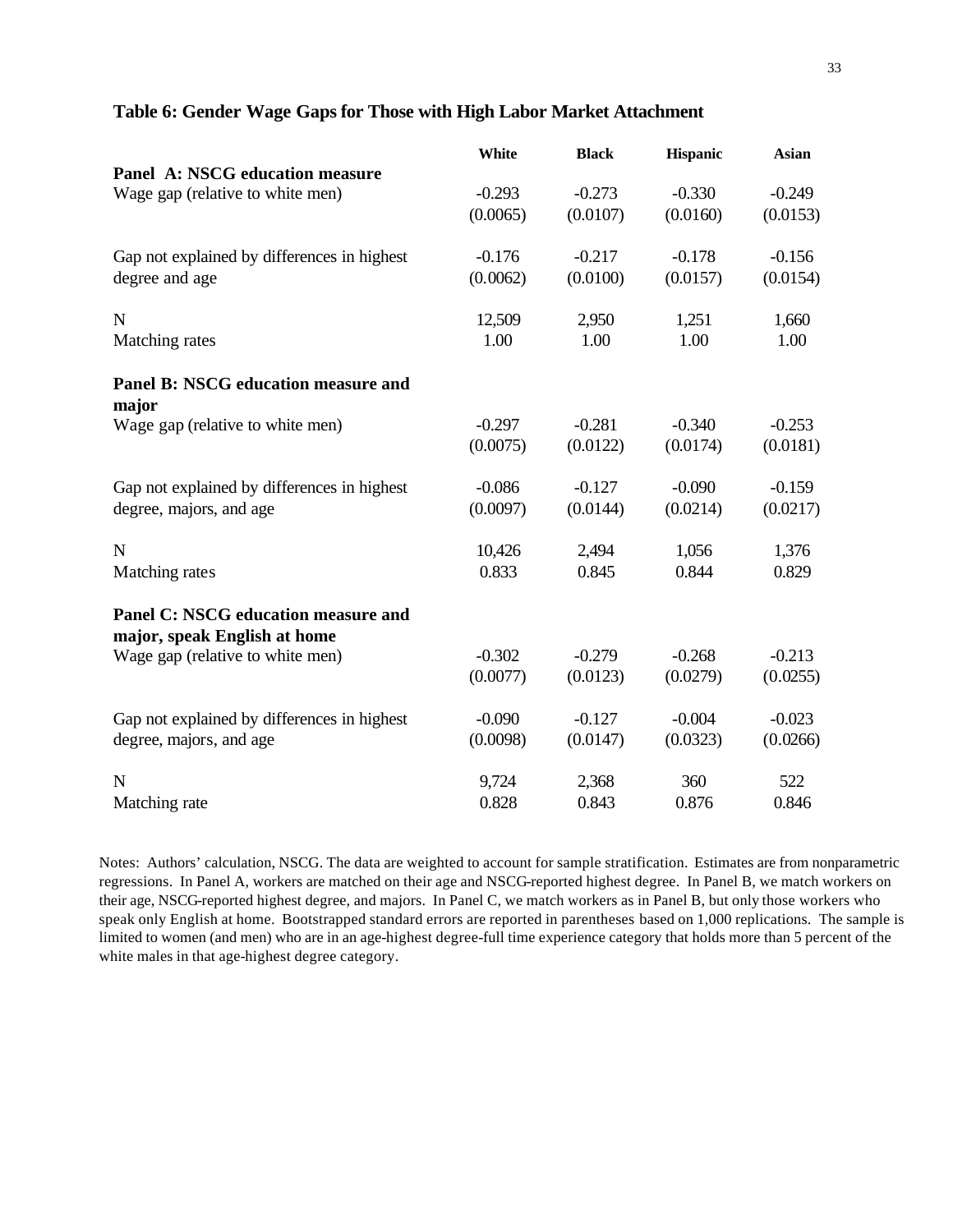## **Table 7: Parametric Gender Wage Gaps by Race and Ethnicity**

|                                                    | <b>White</b>         | <b>Black</b>         | <b>Hispanic</b>      | <b>Asian</b>         |
|----------------------------------------------------|----------------------|----------------------|----------------------|----------------------|
| Wage gap (relative to white men)                   | $-0.334$<br>(0.0060) | $-0.259$<br>(0.0092) | $-0.339$<br>(0.0133) | $-0.340$<br>(0.0123) |
| <b>Panel A: Pooled Regression Model</b>            |                      |                      |                      |                      |
| Gap not explained by controls                      | $-0.142$<br>(0.0060) | $-0.132$<br>(0.0085) | $-0.091$<br>(0.0146) | $-0.136$<br>(0.0132) |
| <b>Panel B: Group-Specific Regression</b><br>Model |                      |                      |                      |                      |
| Gap not explained by controls                      | $-0.113$<br>(0.0089) | $-0.105$<br>(0.0104) | $-0.052$<br>(0.0170) | $-0.115$<br>(0.0168) |
| N                                                  | 23,642               | 4,772                | 2,299                | 3,572                |

Notes: Authors' calculation, NSCG. The data are weighted to account for sample stratification. Covariates are age and age squared, degree, three-digit major, years of full time experience and experience squared, and an indicator for a language other than English spoken at home. There are 39,938 white men used in the regressions.